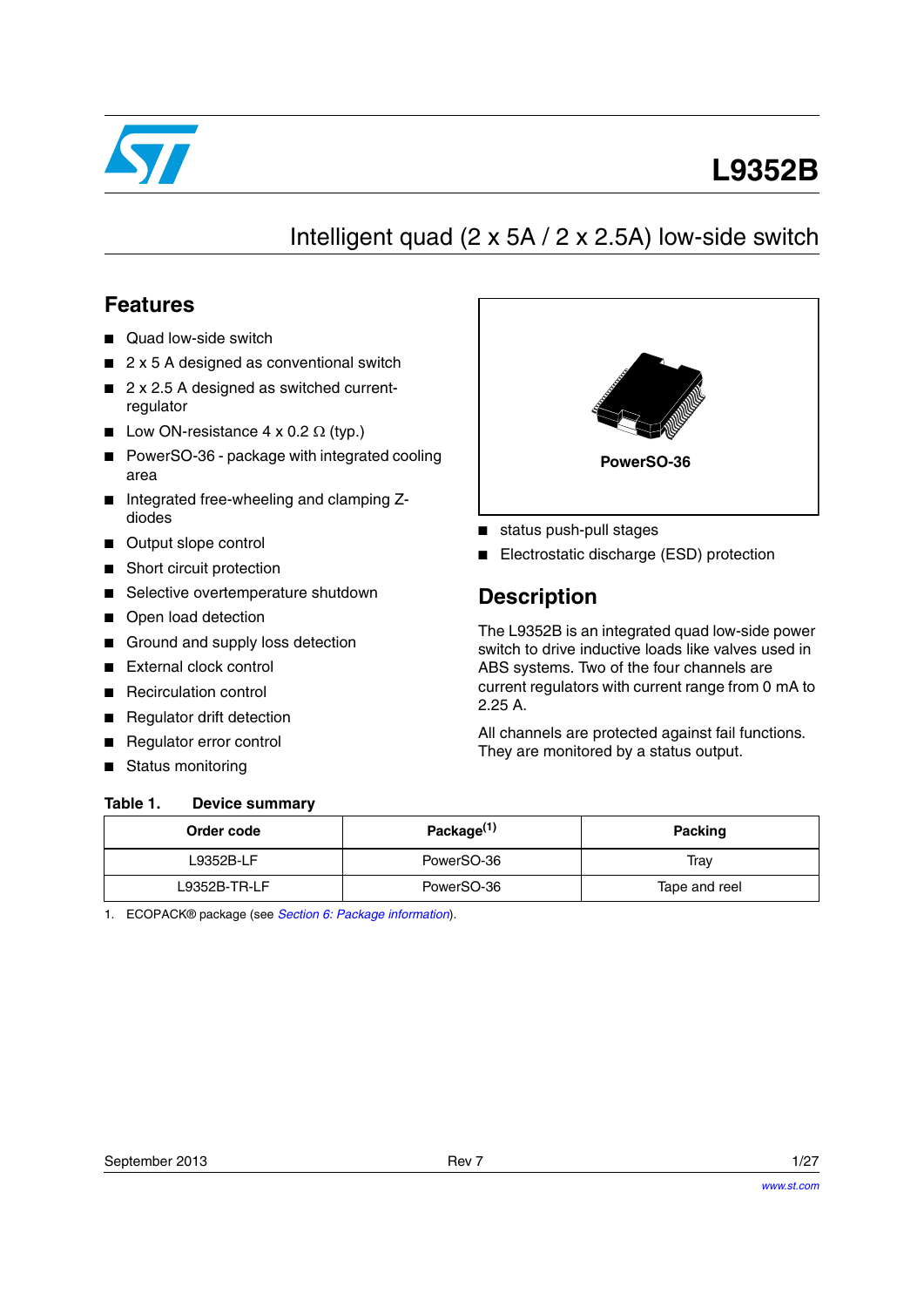# **Contents**

| 1              |     |                                                             |  |
|----------------|-----|-------------------------------------------------------------|--|
| $\overline{2}$ |     |                                                             |  |
| 3              |     |                                                             |  |
|                | 3.1 |                                                             |  |
|                | 3.2 |                                                             |  |
|                | 3.3 |                                                             |  |
|                | 3.4 |                                                             |  |
| 4              |     |                                                             |  |
|                | 4.1 |                                                             |  |
|                | 4.2 |                                                             |  |
|                | 4.3 |                                                             |  |
|                | 4.4 |                                                             |  |
|                | 4.5 |                                                             |  |
|                | 4.6 |                                                             |  |
|                | 4.7 |                                                             |  |
|                | 4.8 |                                                             |  |
|                | 4.9 |                                                             |  |
| 5              |     |                                                             |  |
|                | 5.1 |                                                             |  |
|                | 5.2 | Regulated channels (timing diagrams of diagnostic with 2kHz |  |
| 6              |     |                                                             |  |
| 7              |     |                                                             |  |

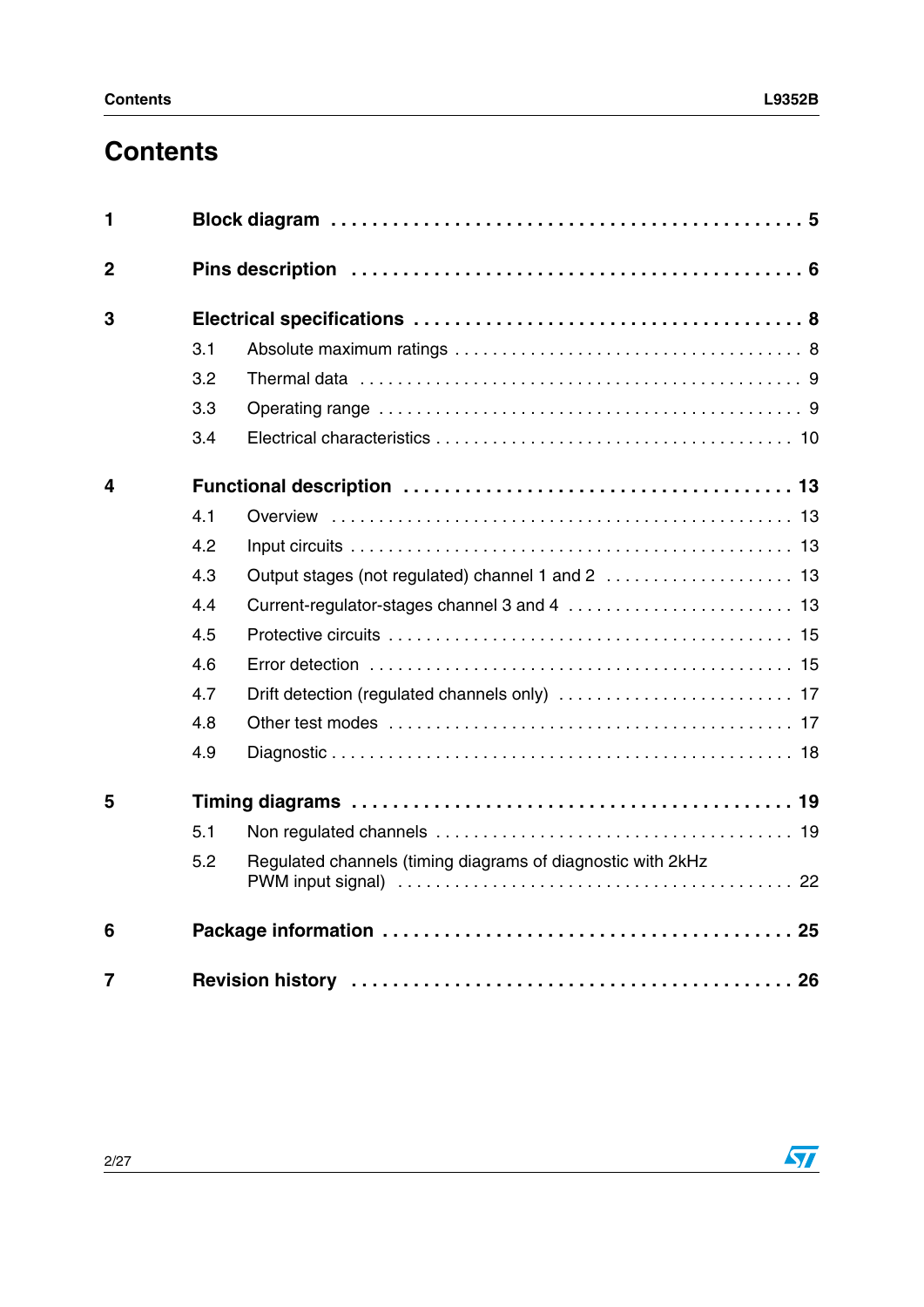# **List of tables**

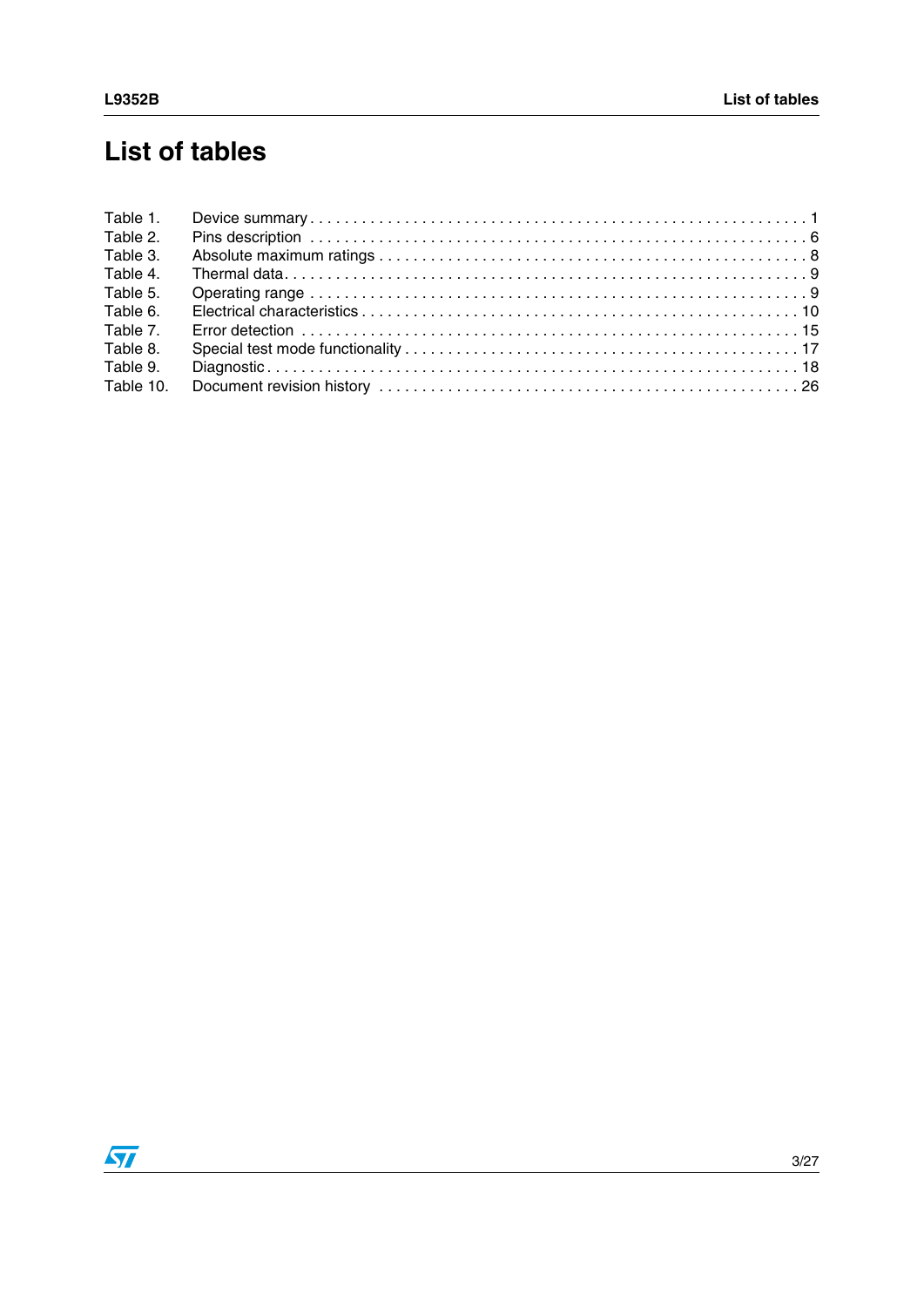# **List of figures**

| Current accuracy according to the input and clock frequency ratio  14 |  |
|-----------------------------------------------------------------------|--|
|                                                                       |  |
|                                                                       |  |
|                                                                       |  |
|                                                                       |  |
| Diagnostic status output at different open load current conditions 21 |  |
| Pulsed open load conditions (regulated and non-regulated channels)22  |  |
|                                                                       |  |
|                                                                       |  |
|                                                                       |  |
|                                                                       |  |
|                                                                       |  |
|                                                                       |  |
|                                                                       |  |
|                                                                       |  |

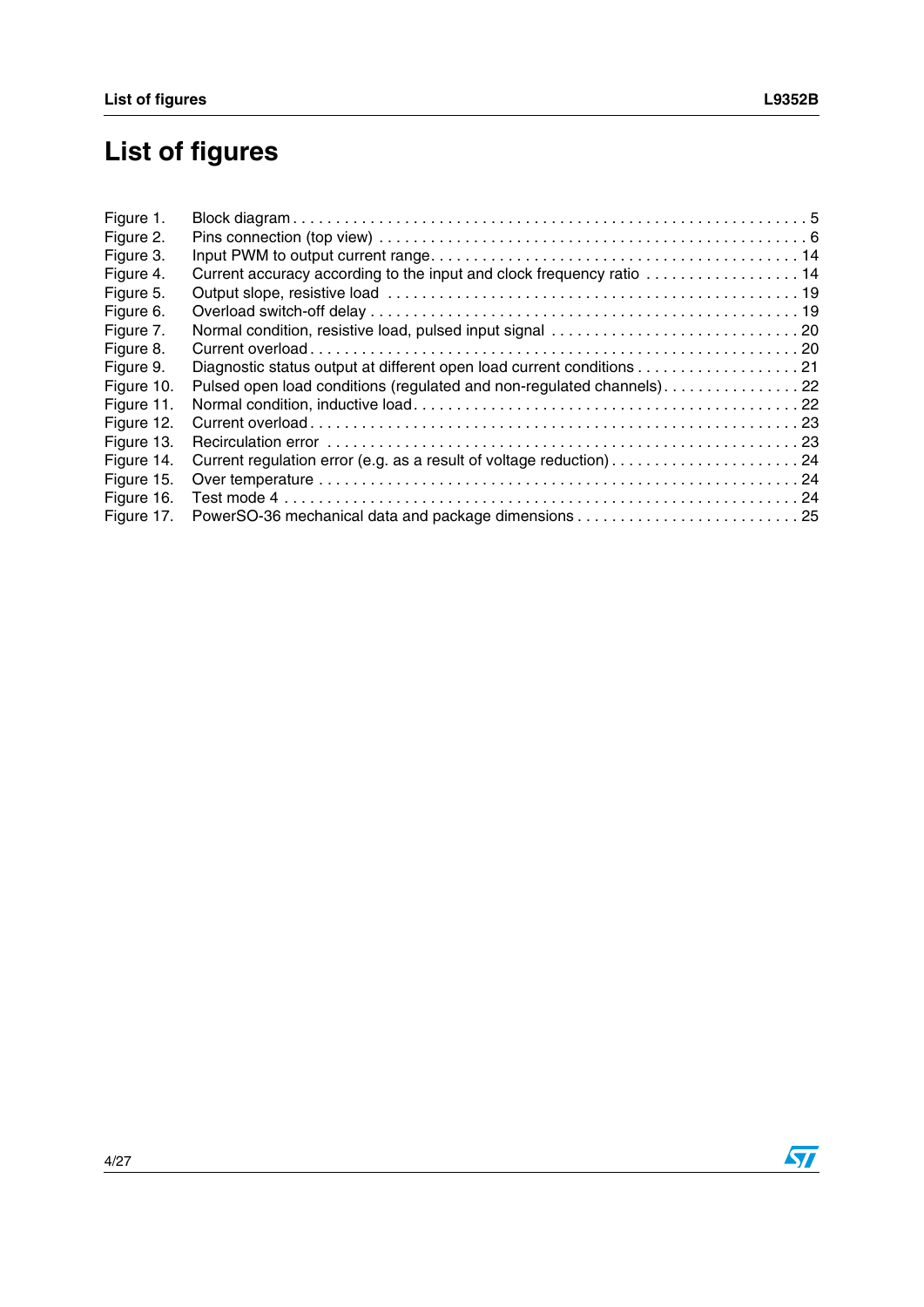# <span id="page-4-0"></span>**1 Block diagram**

<span id="page-4-1"></span>



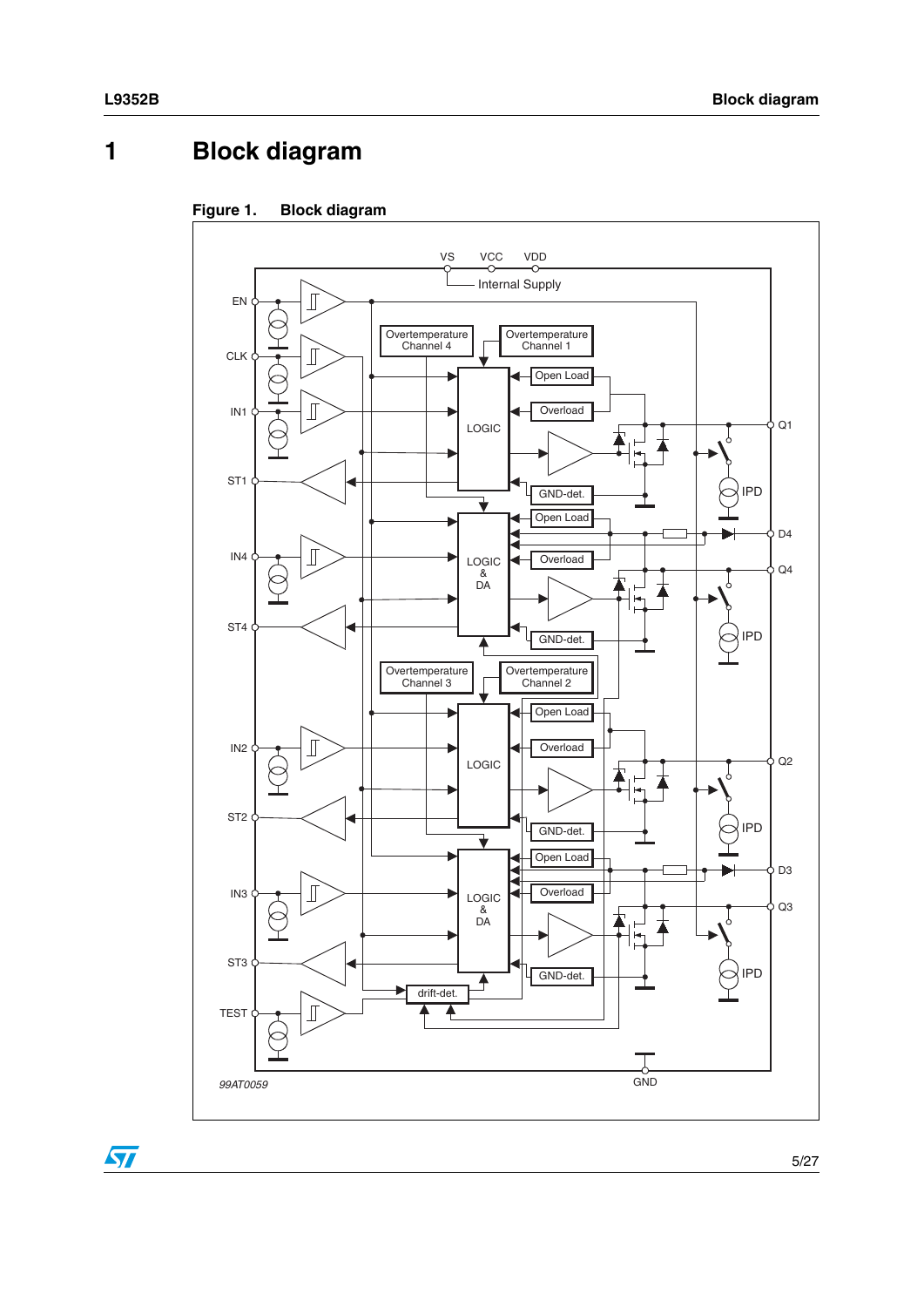# <span id="page-5-0"></span>**2 Pins description**

<span id="page-5-2"></span>



#### <span id="page-5-1"></span>Table 2. **Pins description**

| $N^{\circ}$  | <b>Pin</b>        | <b>Description</b>                 |
|--------------|-------------------|------------------------------------|
| $\mathbf{1}$ | <b>GND</b>        | Logic ground                       |
| 2, 3         | PGND <sub>3</sub> | Power ground - Channel 3           |
| 4, 5         | Q3                | Power output - Channel 3           |
| 6, 7         | D <sub>3</sub>    | Free-wheeling diode - Channel 3    |
| 8, 9         | Q1                | Power output - Channel 1           |
| 10, 11       | Q <sub>2</sub>    | Power output - Channel 2           |
| 12, 13       | D4                | Free-wheeling diode - Channel 4    |
| 14, 15       | Q4                | Power output - Channel 4           |
| 16, 17       | PGND4             | Power ground - Channel 4           |
| 18           | N <sub>C</sub>    | <b>Not Connected</b>               |
| 19           | <b>VCC</b>        | 5 V supply                         |
| 20           | <b>VDD</b>        | 5 V supply                         |
| 21           | ST <sub>4</sub>   | Status output - Channel 4          |
| 22           | IN <sub>2</sub>   | Control input - Channel 2          |
| 23           | IN4               | Control input - Channel 4          |
| 24           | ST <sub>2</sub>   | Status output - Channel 2          |
| 25           | EN                | Enable input for all four channels |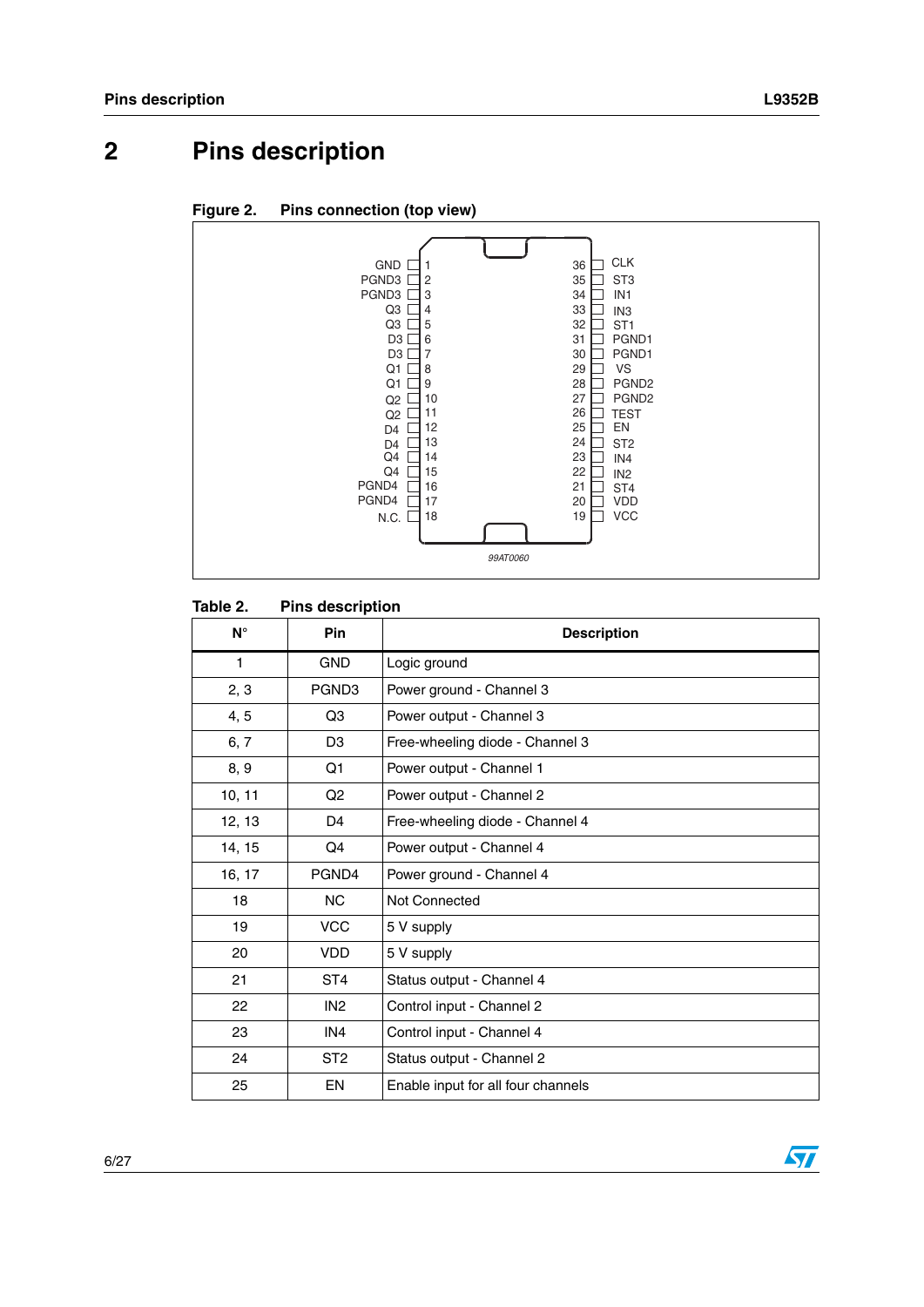| $N^{\circ}$ | <b>Pin</b>        | <b>Description</b>               |
|-------------|-------------------|----------------------------------|
| 26          | <b>TEST</b>       | Enable input for drift detection |
| 27, 28      | PGND <sub>2</sub> | Power ground - Channel 2         |
| 29          | VS.               | Supply voltage                   |
| 30, 31      | PGND <sub>1</sub> | Power ground - Channel 1         |
| 32          | ST <sub>1</sub>   | Status output - Channel 1        |
| 33          | IN <sub>3</sub>   | Control input - Channel 3        |
| 34          | IN <sub>1</sub>   | Control input - Channel 1        |
| 35          | ST <sub>3</sub>   | Status output - Channel 3        |
| 36          | <b>CLK</b>        | Clock input                      |

**Table 2. Pins description (continued)**

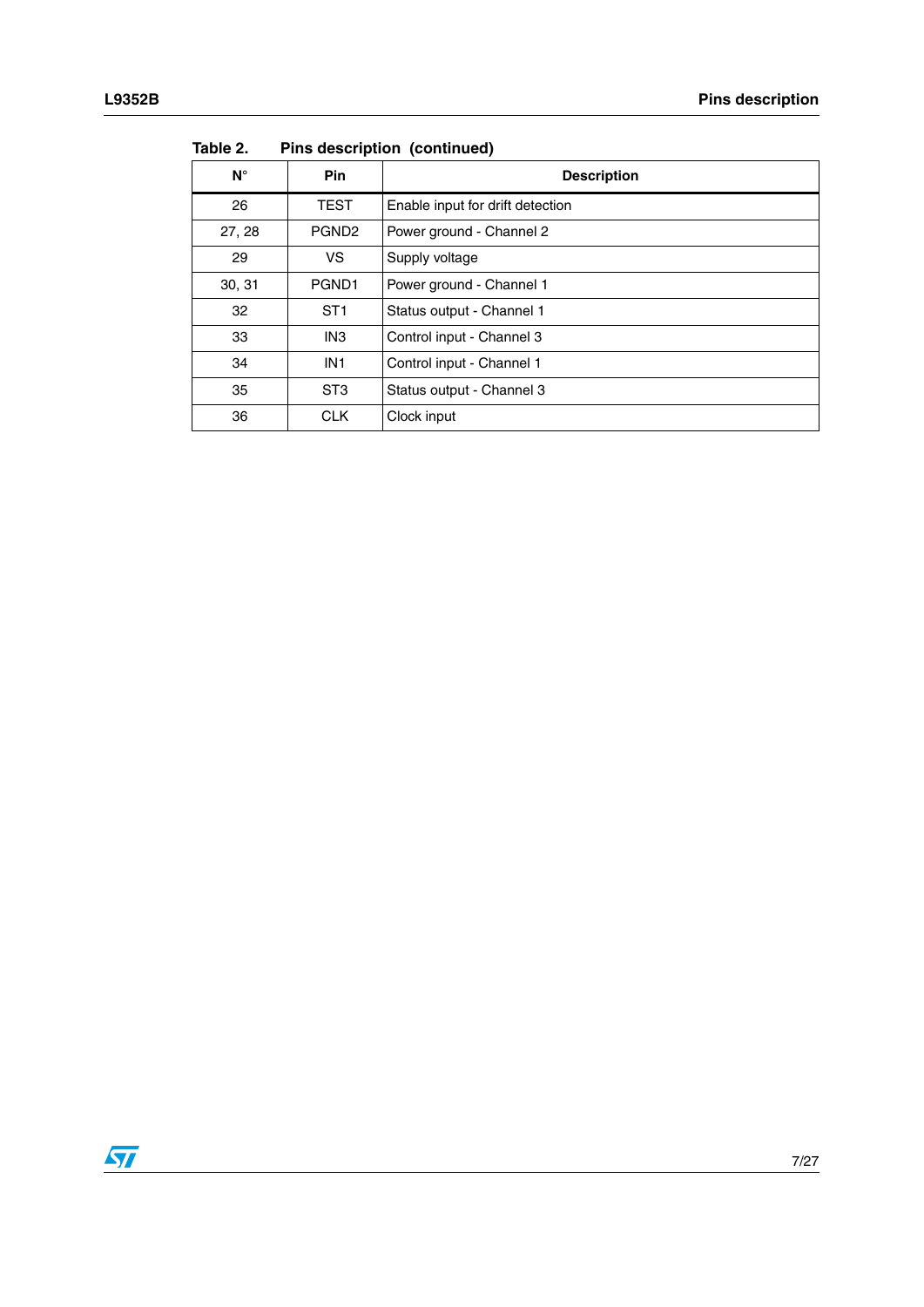$\sqrt{2}$ 

# <span id="page-7-0"></span>**3 Electrical specifications**

## <span id="page-7-1"></span>**3.1 Absolute maximum ratings**

The absolute maximum ratings are the limiting values for this device.

### **Warning: Damage may occur if this device is subjected to conditions which are beyond these values.**

| Symbol                            | <b>Parameter</b>                                                           | <b>Test conditions</b> | Min    | <b>Typ</b> | <b>Max</b>          | <b>Unit</b> |  |
|-----------------------------------|----------------------------------------------------------------------------|------------------------|--------|------------|---------------------|-------------|--|
| $E_{\rm O}$                       | Switch off energy for inductive loads                                      |                        |        |            | 50                  | mJ          |  |
| <b>Voltages</b>                   |                                                                            |                        |        |            |                     |             |  |
| $V_S$                             | Supply voltage                                                             |                        | $-0.3$ |            | 40                  | $\vee$      |  |
| $V_{CC}$ , $V_{DD}$               | Supply voltage                                                             |                        | $-0.3$ |            | 6                   | $\vee$      |  |
| $V_{\rm O}$                       | Output voltage static                                                      |                        |        |            | 40                  | $\vee$      |  |
| $V_Q$                             | Output voltage during clamping                                             | $t < 1$ ms             |        |            | 60                  | V           |  |
| $V_{IN}$ , $V_{EN}$               | Input voltage IN1 to IN4, EN                                               | $I_1$ < 110 lm A       | $-1.5$ |            | 6                   | V           |  |
| $V_{CLK}$                         | Input voltage CLK                                                          |                        | $-1.5$ |            | 6                   | V           |  |
| $V_{ST}$                          | Output voltage status                                                      |                        | $-0.3$ |            | 6                   | V           |  |
| $V_D$                             | Recirculation circuits D3, D4                                              |                        |        |            | 40                  | V           |  |
| $V_{DRmax}$                       | Max. reverse breakdown voltage of free<br>wheeling diodes D3, D4           |                        |        |            | 55                  | $\vee$      |  |
| <b>Currents</b>                   |                                                                            |                        |        |            |                     |             |  |
| $I_{Q1/2}$                        | Output current for Q1 and Q2                                               |                        | >5     |            | internal<br>limited | A           |  |
| $I_{Q3/4}$                        | Output current for Q3 and Q4                                               |                        | >3     |            | internal<br>limited | A           |  |
| $I_{Q1/2}$<br>PGND <sub>1/2</sub> | Output current at reversal supply for Q1<br>and Q <sub>2</sub>             |                        | $-4$   |            |                     | A           |  |
| $I_{Q3/4}$<br>PGND3/4             | Output current at reversal supply for<br>Q3 and Q4                         |                        | $-2$   |            |                     | A           |  |
| $I_{ST}$                          | Output current status pin                                                  |                        | $-5$   |            | 5                   | mA          |  |
| <b>ESD protection</b>             |                                                                            |                        |        |            |                     |             |  |
| <b>ESD</b>                        | Electrostatical discharging<br>GND, PGND, Qx, Dx, CLK, ST, IN,<br>TEST, EN | <b>MIL883C</b>         | ±2     |            |                     | kV          |  |

#### <span id="page-7-2"></span>**Table 3. Absolute maximum ratings**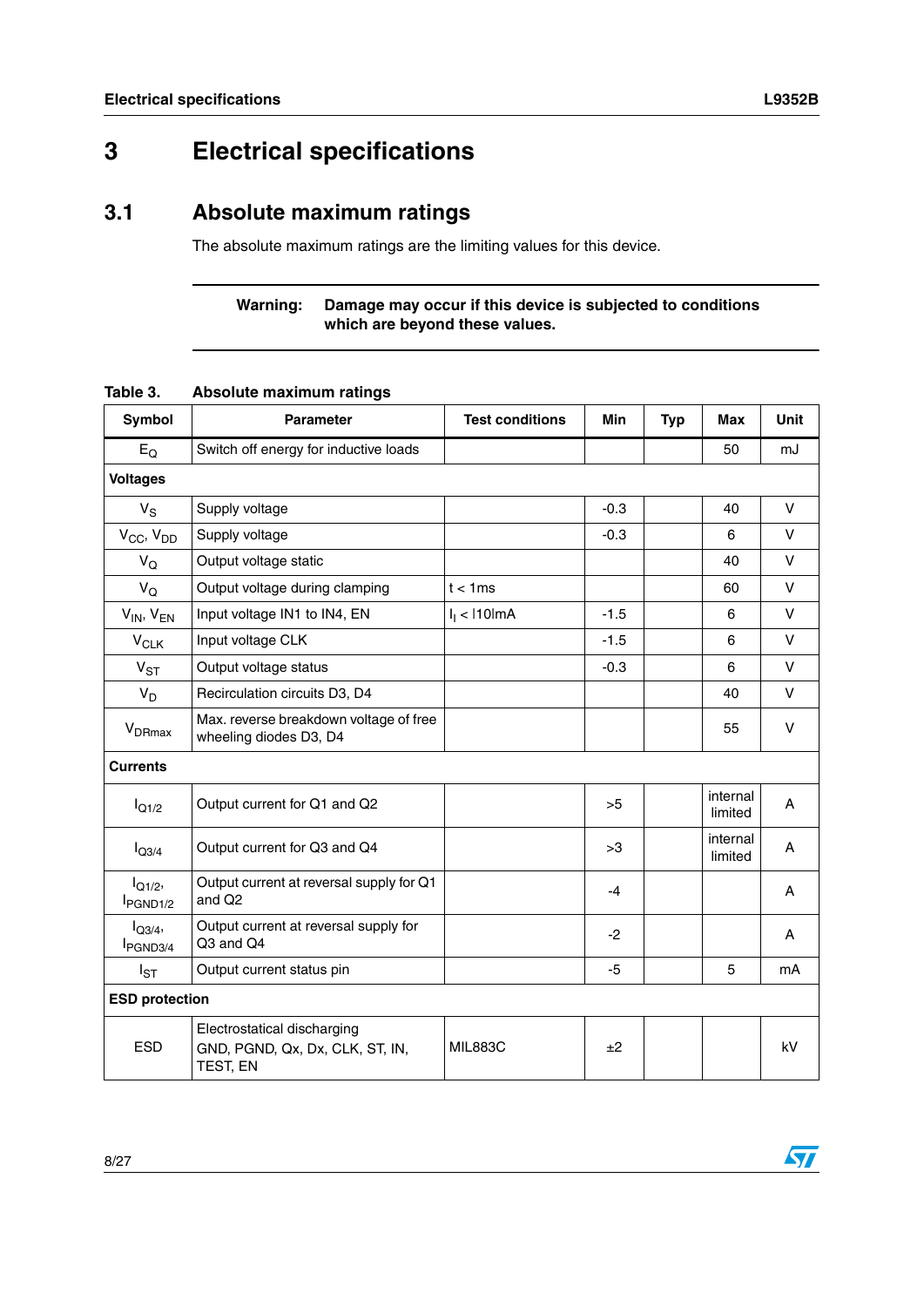| Symbol          | <b>Parameter</b>     | <b>Test conditions</b>              | Min | <b>Typ</b> | Max | Unit |
|-----------------|----------------------|-------------------------------------|-----|------------|-----|------|
| VS,<br>VCC, VDD | Supply pins          | vs. GND and PGND                    | ±1  |            |     | kV   |
| <b>ESD</b>      | Output pins (Qx, Dx) | vs. Common GND<br>$(PGND1-4 + GND)$ | ±4  |            |     | kV   |

**Table 3. Absolute maximum ratings (continued)**

# <span id="page-8-0"></span>**3.2 Thermal data**

<span id="page-8-2"></span>**Table 4. Thermal data**

| Symbol                     | <b>Parameter</b>                                    | <b>Test conditions</b>                                                                | Min   | Typ | Max        | Unit        |
|----------------------------|-----------------------------------------------------|---------------------------------------------------------------------------------------|-------|-----|------------|-------------|
| т.                         | Junction temperature                                |                                                                                       | $-40$ |     | 150        | °C          |
| $\mathsf{T}_{\mathsf{jc}}$ | Junction temperature during clamping<br>(life time) | $\mathsf{\Sigma} \mathsf{t} = 30$ min<br>$\mathsf{\Sigma} \mathsf{t} = 15 \text{min}$ |       |     | 175<br>190 | °C          |
| ${\mathsf T}_{\text{stg}}$ | Storage temperature                                 | stg                                                                                   | -55   |     | 150        | °C          |
| $T_{th}$                   | Over temperature shutdown threshold                 | (1)                                                                                   | 175   |     | 200        | $^{\circ}C$ |
| $\mathsf{T}_{\mathsf{hy}}$ | Over temperature shutdown hysteresis                | (1)                                                                                   |       | 10  |            | °C          |
| $R_{\mathsf{th}}$ j-case   | Thermal resistance junction to case                 |                                                                                       |       |     | 2          | K/W         |

<span id="page-8-4"></span>1. This parameter will not be tested but assured by design.

# <span id="page-8-1"></span>**3.3 Operating range**

<span id="page-8-3"></span>

| Table 5. | <b>Operating range</b> |  |
|----------|------------------------|--|
|----------|------------------------|--|

| Symbol                     | <b>Parameter</b>                                 | <b>Test conditions</b>                                     | Min.   | Typ. | Max.       | <b>Unit</b>  |
|----------------------------|--------------------------------------------------|------------------------------------------------------------|--------|------|------------|--------------|
| $V_S$                      | Supply voltage                                   |                                                            | 4.8    |      | 18         | v            |
| $V_{CC}$ , $V_{DD}$        | Supply voltage                                   |                                                            | 4.5    |      | 5.5        | v            |
| $dV_S/dt$                  | Supply voltage transient time                    |                                                            | -1     |      | 1          | $V/\mu s$    |
| $V_{\mathsf{Q}}$           | Output voltage static                            |                                                            | $-0.3$ |      | 40         | v            |
| $V_Q$                      | Output voltage induced by inductive<br>switching | Voltage will be<br>limited by internal<br>Z-diode clamping |        |      | 60         | v            |
| $V_{ST}$                   | Output voltage status                            |                                                            | $-0.3$ |      | 6          | $\vee$       |
| $I_{ST}$                   | Output current status                            |                                                            | -1     |      | 1          | mA           |
| $T_i$                      | Junction temperature                             |                                                            | -40    |      | 150        | $^{\circ}C$  |
| $\mathsf{T}_{\mathsf{jc}}$ | Junction temperature during clamping             | $\Sigma = 30$ min<br>$\Sigma = 15$ min                     |        |      | 175<br>190 | $^{\circ}$ C |

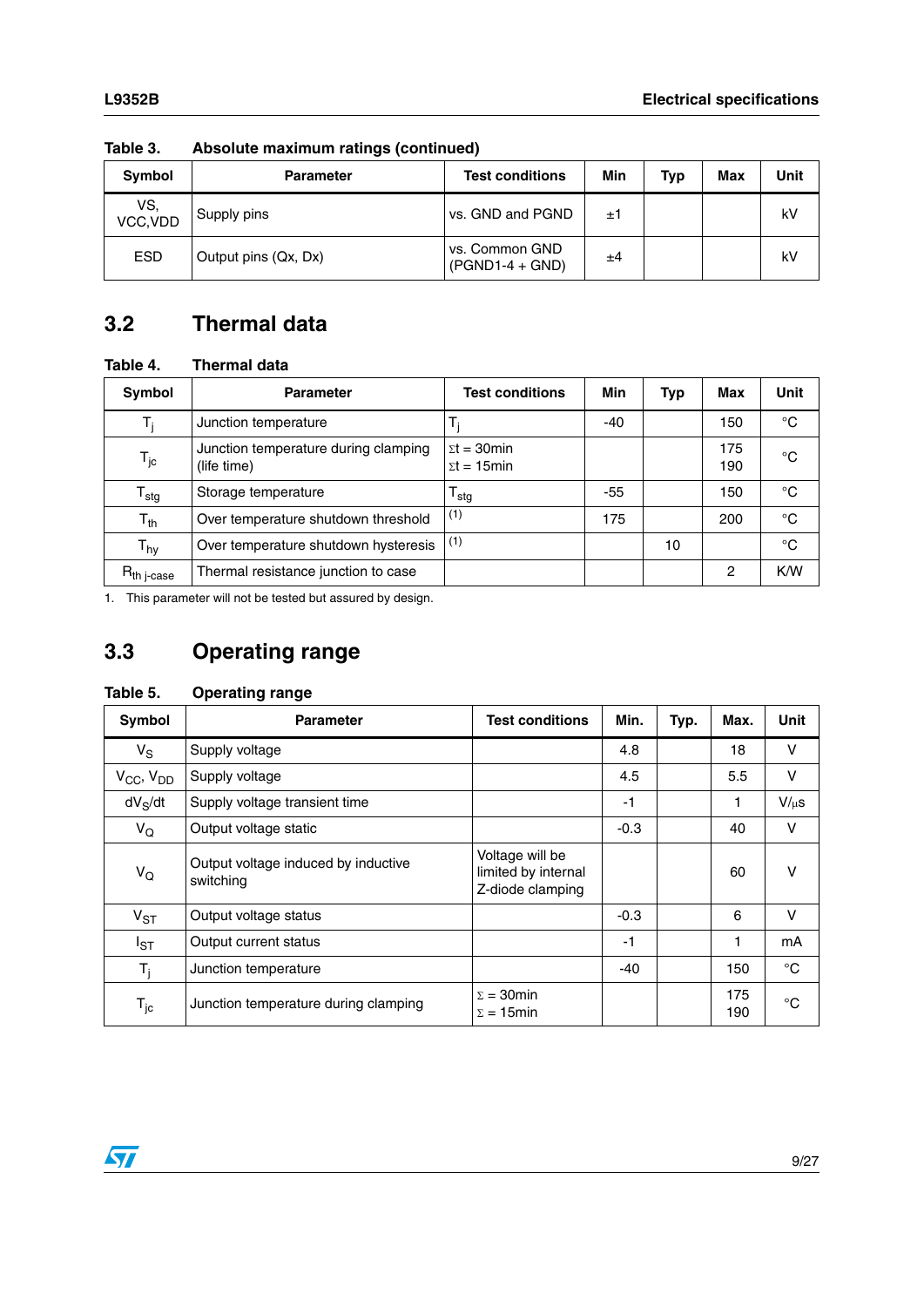# <span id="page-9-0"></span>**3.4 Electrical characteristics**

### <span id="page-9-1"></span>**Table 6. Electrical characteristics**

(V<sub>S</sub> = 4.8 to 18V; T<sub>j</sub> = -40 to 150°C unless otherwise specified)

| <b>Symbol</b>             | <b>Parameter</b>                                                                           | <b>Test condition</b>                                   | Min.           | Typ. | Max.         | <b>Unit</b> |  |  |
|---------------------------|--------------------------------------------------------------------------------------------|---------------------------------------------------------|----------------|------|--------------|-------------|--|--|
| <b>Power supply</b>       |                                                                                            |                                                         |                |      |              |             |  |  |
| <b>I</b> <sub>SON</sub>   | Supply current                                                                             | $V_S \leq 18V$<br>(outputs ON)                          |                |      | 5            | mA          |  |  |
| $I_{\text{SOFF}}$         | Quiescent current                                                                          | $V_S \leq 18V$<br>(outputs OFF)                         |                |      | 5            | mA          |  |  |
| $I_{\rm cc}$              | Supply current VCC (analog supply)                                                         | $V_{\text{CC}} = 5V$                                    |                |      | 5            | mA          |  |  |
| $I_{dd}$                  | Supply current VDD (digital supply)                                                        | $V_{DD} = 5V f_{CLK} = 0Hz$                             |                |      | 5            | μA          |  |  |
| $I_{dd}$                  | Supply current VDD (digital supply)                                                        | $V_{DD} = 5V f_{CLK} = 250kHz$                          |                |      | 5            | mA          |  |  |
|                           | <b>General diagnostic functions</b>                                                        |                                                         |                |      |              |             |  |  |
| $V_{QU}$                  | Open load voltage                                                                          | $V_S \geq 6.5V$<br>(outputs OFF)                        | 0.3            | 0.33 | 0.36         | $xV_Q$      |  |  |
| V <sub>thGND</sub>        | Signal-GND-loss threshold                                                                  | $V_{CC} = 5V$                                           | 0.1            |      | $\mathbf{1}$ | V           |  |  |
| $V_{th}$ PGL              | Power-GND-loss threshold                                                                   | $V_{\text{CC}} = 5V$                                    | 1.5            | 2.5  | 3.5          | V           |  |  |
| $f_{CLK,min}$             | Clock frequency error                                                                      |                                                         | 10             |      | 100          | kHz         |  |  |
| DC <sub>CLKe_low</sub>    | Clock duty cycle error detection low                                                       | $f_{CLK}$ = 250 kHz                                     |                | 33,3 | 45           | $\%$        |  |  |
| DC <sub>CLKe_high</sub>   | Clock duty cycle error detection high                                                      | $f_{CLK}$ = 250 kHz                                     | 55             | 66,6 |              | $\%$        |  |  |
| VS <sub>loss</sub>        | Supply detection                                                                           | $V_{CC} = V_{DD} = 5V$                                  | 2              |      | 4.5          | V           |  |  |
|                           | Additional diagnostic functions channel 1 and channel 2 (non regulated channels)           |                                                         |                |      |              |             |  |  |
| $I_{\text{QU1,2}}$        | Open-load current channel 1, 2                                                             | $V_S \geq 6.5V$                                         | 50             |      | 300          | mA          |  |  |
| $I_{QO1,2}$               | Over-load current channel 1, 2                                                             | $V_S \geq 6.5V$                                         | 5              | 7.5  | 9            | A           |  |  |
|                           | Additional diagnostic functions channel 3 and channel 4 (regulated channels)               |                                                         |                |      |              |             |  |  |
| DC <sub>OUT</sub>         | Output duty cycle error                                                                    | filtered with 10ms                                      | 90             |      | 100          | $\%$        |  |  |
| $I_{QO3,4}$               | Overload current<br>channel 3,4                                                            | $V_S \ge 6.5V$                                          | 2.5            | 5    | 8            | A           |  |  |
| $V_{\text{rerr}}$         | Recirculation error shutdown<br>threshold (open D3/D4)                                     | lout > 50mA                                             | 45             | 50   | 60           | ٧           |  |  |
| <b>PWM<sub>dOUT</sub></b> | Output PWM ratio during drift<br>comparison                                                | $V_{IN3} = V_{IN4} = PWM_{IN}$<br>$V_{\text{TEST}} = H$ | $-14.3$        |      | $+14.3$      | $\%$        |  |  |
|                           | Digital inputs (IN1 to IN4, ENA, CLK, TEST). The valid PWM-Ratio for IN3/IN4 is 10% to 90% |                                                         |                |      |              |             |  |  |
| $V_{IL}$                  | Input low voltage                                                                          |                                                         | $-0.3$         |      | $\mathbf{1}$ | V           |  |  |
| $V_{\text{IH}}$           | Input high voltage                                                                         |                                                         | $\overline{2}$ |      | 6            | V           |  |  |
| $V_{IHy}$                 | Input voltage hysteresis <sup>(1)</sup>                                                    |                                                         | 20             |      | 500          | mV          |  |  |

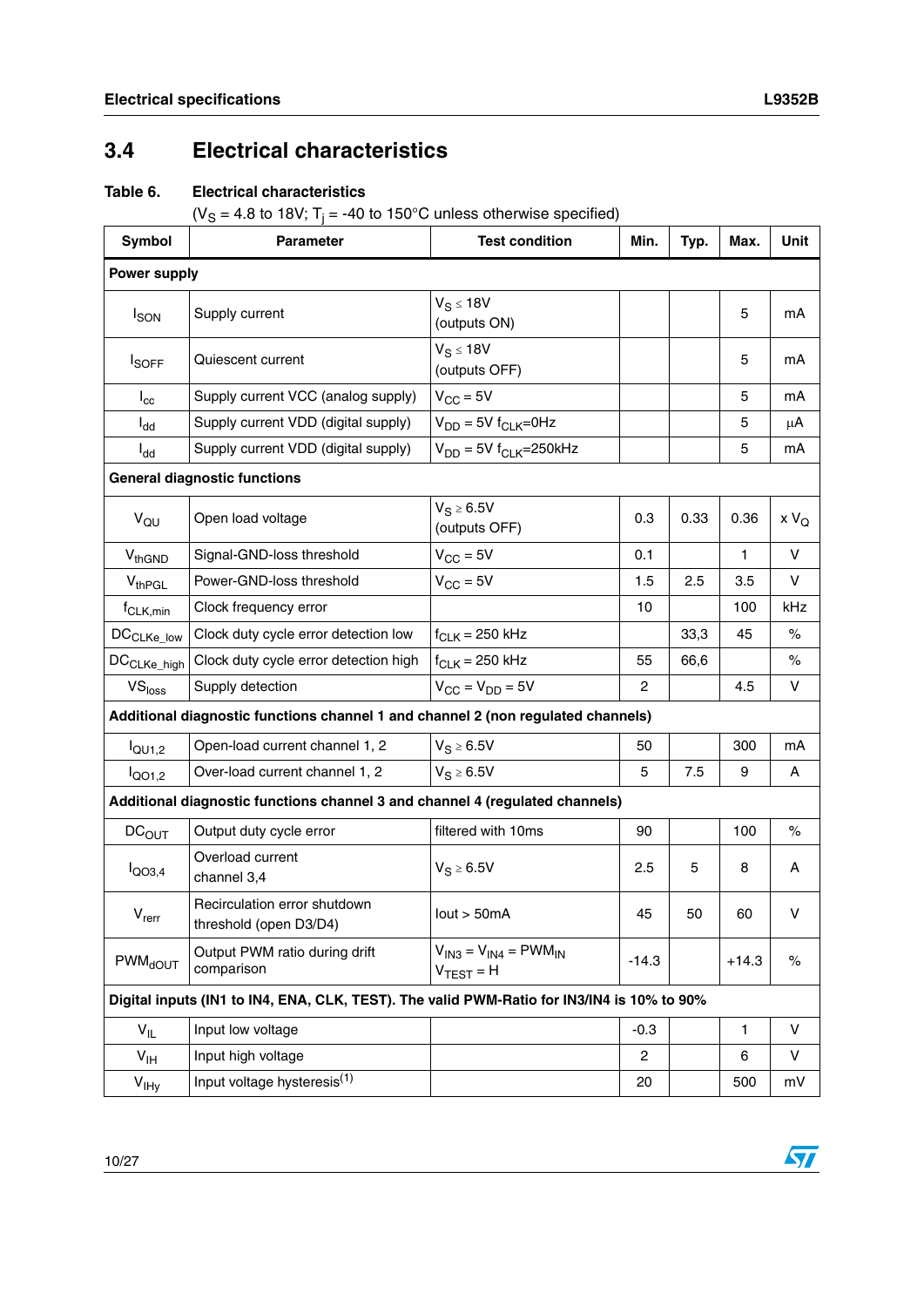### **Table 6. Electrical characteristics (continued)**

(V<sub>S</sub> = 4.8 to 18V; T<sub>j</sub> = -40 to 150°C unless otherwise specified)

| <b>Symbol</b>                                                                     | <b>Parameter</b>                           | <b>Test condition</b>                      | Min.           | Typ.           | Max. | Unit    |  |  |  |
|-----------------------------------------------------------------------------------|--------------------------------------------|--------------------------------------------|----------------|----------------|------|---------|--|--|--|
| Т,                                                                                | Input pull down current                    | $V_{IN}$ = 5V, $V_S \ge 6.5V$              | 8              | 20             | 40   | $\mu$ A |  |  |  |
|                                                                                   | Digital outputs (ST1 to ST4)               |                                            |                |                |      |         |  |  |  |
| $V_{STL}$                                                                         | Status output voltage in low state (2))    | $I_{ST} \leq 40 \mu A$                     | $\mathbf 0$    |                | 0.4  | $\vee$  |  |  |  |
|                                                                                   |                                            | $I_{ST} \ge -40 \mu A$                     | 2.5            |                | 3.45 | V       |  |  |  |
| V <sub>STH</sub>                                                                  | Status output voltage in high state (2))   | $I_{ST} \ge -120 \mu A$                    | $\overline{c}$ |                | 3.45 | V       |  |  |  |
| R <sub>DIAGL</sub>                                                                | $R_{OUT}$ + $R_{DSON}$ in low state        |                                            | 0.3            | 0.64           | 1.5  | kΩ      |  |  |  |
| R <sub>DIAGH</sub>                                                                | $R_{OUT}$ + $R_{DSON}$ in high state       |                                            | 1.5            | 3.2            | 7.0  | kΩ      |  |  |  |
|                                                                                   | Power outputs (Q1 to Q4)                   |                                            |                |                |      |         |  |  |  |
| R <sub>DSON</sub>                                                                 | Static drain-source ON-resistance          | $I_Q = 1A; V_S \ge 9.5V$                   |                | 0.2            | 0.4  | W       |  |  |  |
| Forward voltage of free wheeling path<br>$V_{F_250mA}$<br>D3, D4 @250mA           |                                            | $I_{D3/4} = -250mA$                        | 0.5            |                | 1.5  | V       |  |  |  |
| Forward voltage of free wheeling path<br>$V_{F_2.25A}$<br>D3, D4 @2.25A           |                                            | $I_{D3/4} = -2.25A$                        | 2.0            |                | 4.5  | V       |  |  |  |
| Sense resistor = $(V_F 2.25A -$<br>$R_{\text{sens}}$<br>V <sub>F_250mA</sub> )/2A |                                            |                                            |                | 1              |      | W       |  |  |  |
| $V_{Z}$<br>Z-diode clamping voltage                                               |                                            | $I_Q \ge 100mA$                            | 45             |                | 60   | v       |  |  |  |
| Output pull down current<br>$I_{PD}$                                              |                                            | $V_{EN} = H$ , $V_{IN} = L$                | 10             |                | 150  | μA      |  |  |  |
| Output leakage current<br>$I_{\text{Qlk}}$                                        |                                            | $V_{EN} = L$ ; $V_Q = 20V$                 |                |                | 5    | μA      |  |  |  |
| Timing                                                                            |                                            |                                            |                |                |      |         |  |  |  |
| $t_{ON}$                                                                          | Output ON delay time                       | $I_Q = 1A$                                 | 0              | 5              | 20   | μS      |  |  |  |
| Output OFF delay time channel<br>$t_{\text{OFF}}$                                 |                                            | $I_Q = 1A$                                 | 0              | 10             | 30   | μS      |  |  |  |
| $t_{IN3/4min}$                                                                    | Minimum Input Register ON time             | (3)                                        |                | $\overline{c}$ |      | μS      |  |  |  |
| toFFREG                                                                           | Output OFF delay time regulator            |                                            |                | 528            |      | μS      |  |  |  |
| $t_{r}$                                                                           | Output rise time                           | $I_Q = 1A$                                 | 0.5            | 1.5            | 8    | μS      |  |  |  |
| $t_{\rm f}$                                                                       | Output fall time                           | $I_Q = 1A$                                 | 0.5            | 1.5            | 8    | μS      |  |  |  |
| $t_{sf}$                                                                          | Short error detection filter time          | $f_{CLK} = 250$ kHz DC = 50% $(3)$         | 4              |                | 8    | μS      |  |  |  |
| Long error detection filter time<br>$t_{\text{lf}}$                               |                                            | $f_{CLK}$ = 250kHz DC = 50% <sup>(3)</sup> | 16             |                | 32   | μS      |  |  |  |
| $t_{\text{SCP}}$                                                                  | Short circuit switch-OFF delay time        | (3)                                        | $\overline{4}$ |                | 30   | μS      |  |  |  |
| Status delay time<br>$t_D$                                                        |                                            | (3)                                        | 896            |                | 1024 | μS      |  |  |  |
| Regulation error status delay time<br>$t_{\sf RE}$                                |                                            | $(3)$ (reg. channels only)                 |                | 10             |      | ms      |  |  |  |
| t <sub>Dreg</sub>                                                                 | Output off status delay time               | $(3)$ (reg. channels only                  |                | 528            |      | $\mu$ S |  |  |  |
|                                                                                   | Reg. current accuracy (reg. channels only) |                                            |                |                |      |         |  |  |  |
| $I_{Q3/Q4}$                                                                       | Maximum current                            | $DC = 90\%$                                | $\overline{c}$ | 2.25           | 2.5  | Α       |  |  |  |

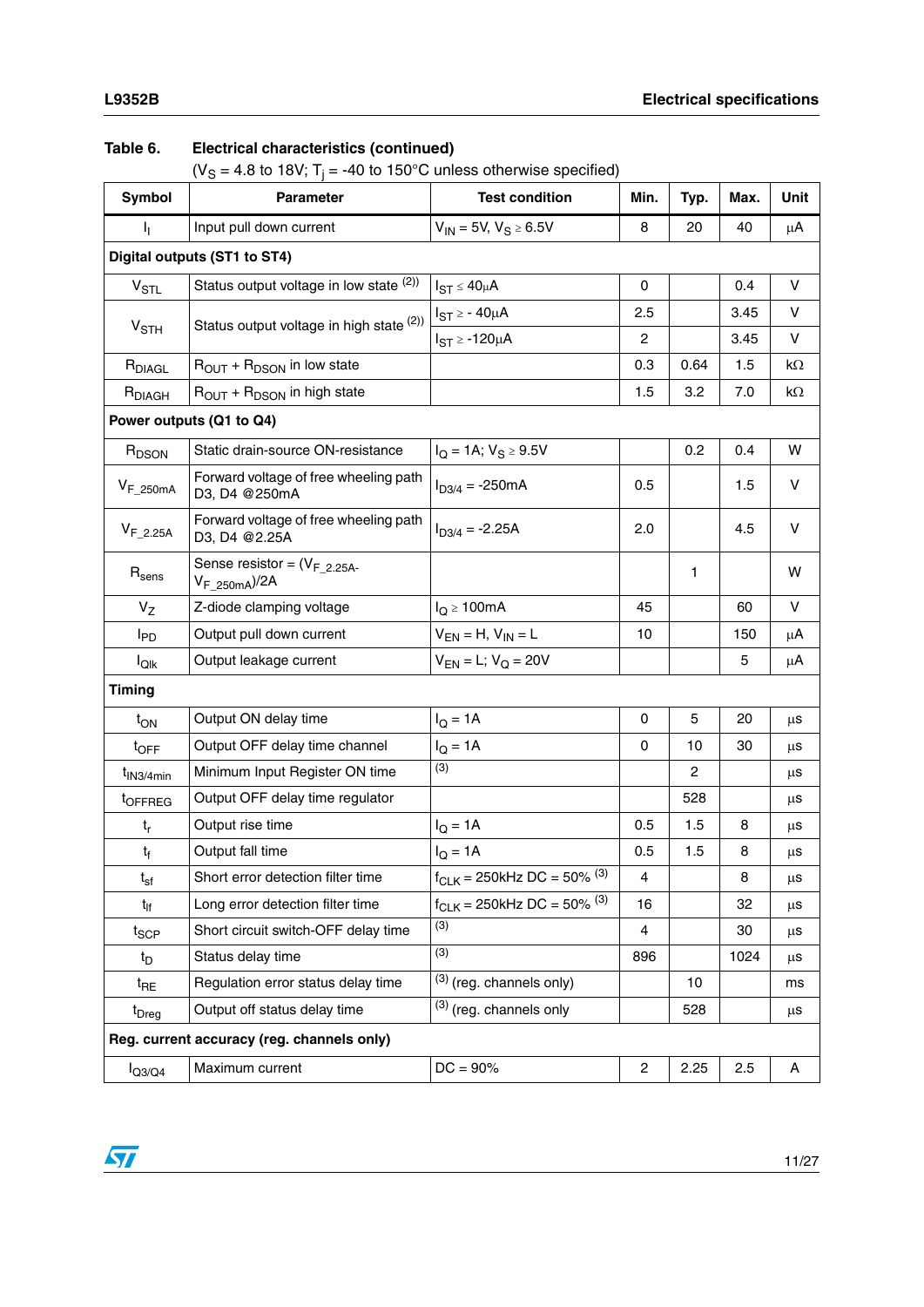### **Table 6. Electrical characteristics (continued)**

(V<sub>S</sub> = 4.8 to 18V; T<sub>j</sub> = -40 to 150°C unless otherwise specified)

| Symbol                    | <b>Parameter</b>                                                                  | <b>Test condition</b>                                                                                                                            | Min. | Typ.           | Max.               | Unit                       |
|---------------------------|-----------------------------------------------------------------------------------|--------------------------------------------------------------------------------------------------------------------------------------------------|------|----------------|--------------------|----------------------------|
| I <sub>Q3/Q4</sub>        | <b>Current Resolution Input Duty Cycle</b><br>0.4% - 99% $f_{\text{clk}} = 2KHz@$ | $0.00A \leq I_{O3/O4} \leq 0.25A$<br>$0.25A \leq I_{Q3/Q4} \leq 0.40A$<br>$0.40A \leq I_{Q3/Q4} \leq 0.80A$<br>$0.80A \leq I_{Q3/Q4} \leq 2.25A$ | -8   |                | 25<br>10<br>6<br>6 | mA<br>$\%$<br>$\%$<br>$\%$ |
| $\Delta$ <sub>Q3/Q4</sub> | Min. quant. step                                                                  |                                                                                                                                                  |      | 5              |                    | mA                         |
| <b>Frequencies</b>        |                                                                                   |                                                                                                                                                  |      |                |                    |                            |
|                           | CLK frequency                                                                     | crystal-controlled                                                                                                                               |      | 250            |                    | kHz                        |
|                           | Input PWM frequency                                                               | (reg. channels only)                                                                                                                             |      | $\overline{c}$ |                    | kHz                        |

1. This parameter will not be tested but assured by design.

<span id="page-11-0"></span>2. Short circuit between two digital outputs (one in high the other in low state) will lead to the defined result "LOW".

<span id="page-11-1"></span>3. Digital filtered with external clock, only functional test.

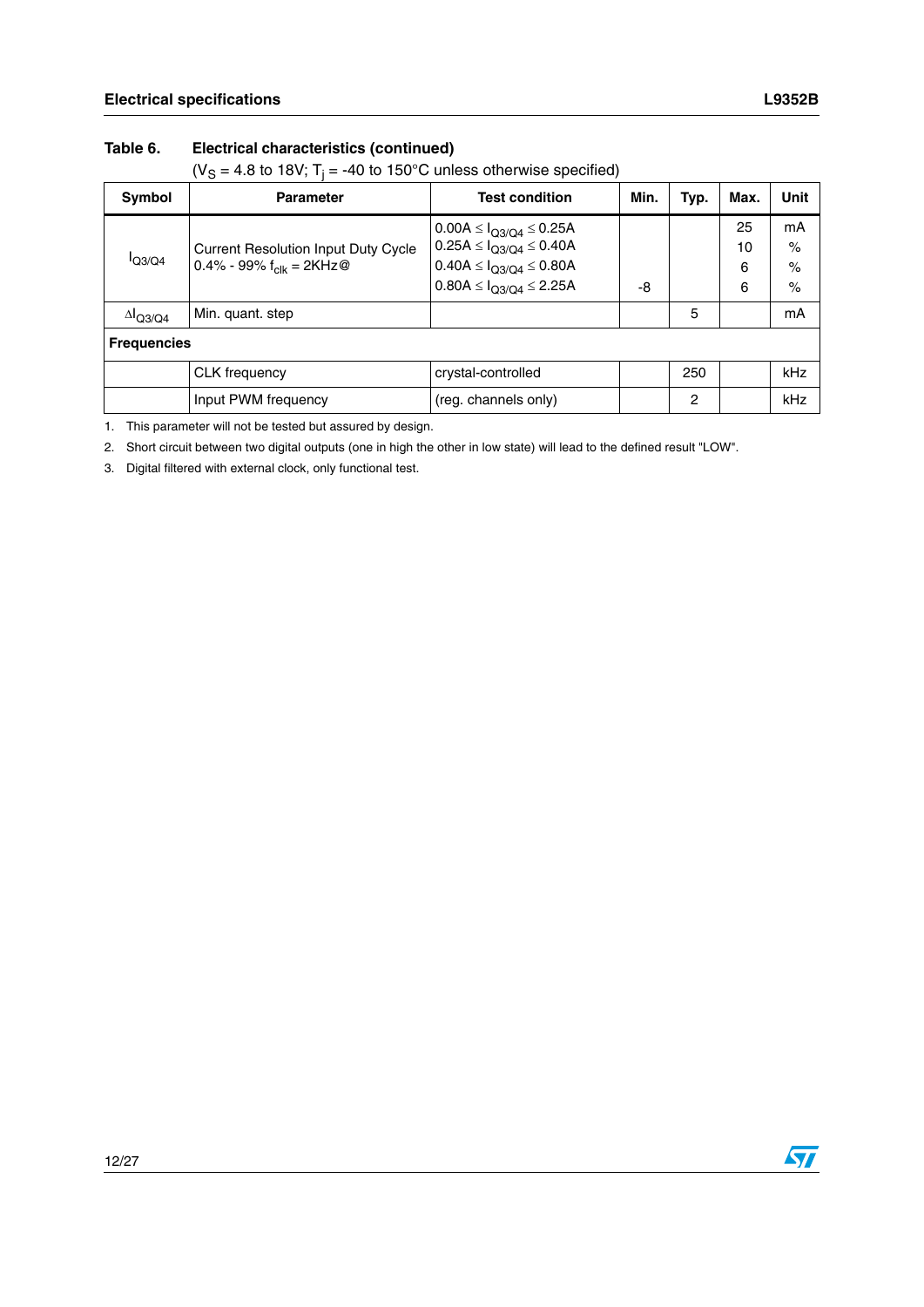# <span id="page-12-0"></span>**4 Functional description**

### <span id="page-12-1"></span>**4.1 Overview**

The L9352B is designed to drive inductive loads (relays, electromagnetic valves) in low side configuration. Integrated active Zener-clamp (for channel1 and 2) or free wheeling diodes (for channel 3 and 4) allow the recirculation of the inductive loads. All four channels are monitored with a status output. All wiring to the loads and supply pins of the device are controlled. The device is self-protected against short circuit at the outputs and over temperature. For each channel one independent push-pull status output is used for a parallel diagnostic function.

Channel 3 and 4 work as current regulator. A PWM signal on the input defines the target output current. The output current is controlled through the output PWM of the power stage. The regulator limit of 90% is detected and monitored with the status signal. The current is measured during recirculation phase of the load.

A test mode compares the differences between the two regulators. This "drift" test compares the output PWM of the regulators. By this feature a drift of the load during lifetime can be detected.

## <span id="page-12-2"></span>**4.2 Input circuits**

The INput, CLK, TEST and ENable inputs, are active high, consist of Schmidt triggers with hysteresis. All inputs are connected to pull-down current sources.

### <span id="page-12-3"></span>**4.3 Output stages (not regulated) channel 1 and 2**

The two power outputs (5A) consist of DMOS-power transistors with open drain output. The output stages are protected against short circuit. Via integrated Zener-clamp-diodes the overvoltage of the inductive loads due to recirculation are clamped to typ. 52V for fast shut off of the valves. Parallel to the DMOS transistors there are internal pull-down current sources. They are provided to assure an open load condition in the OFF-state. With EN=low this current source is switched off, but the open load comparator is still active.

### <span id="page-12-4"></span>**4.4 Current-regulator-stages channel 3 and 4**

The current-regulator channels are designed to drive inductive loads. The target value of the current is given by the duty cycle (DC) of the 2 kHz PWM input signal. The following figure shows the relation between the input PWM and the output current and the specified accuracy.

 $\sqrt{2}$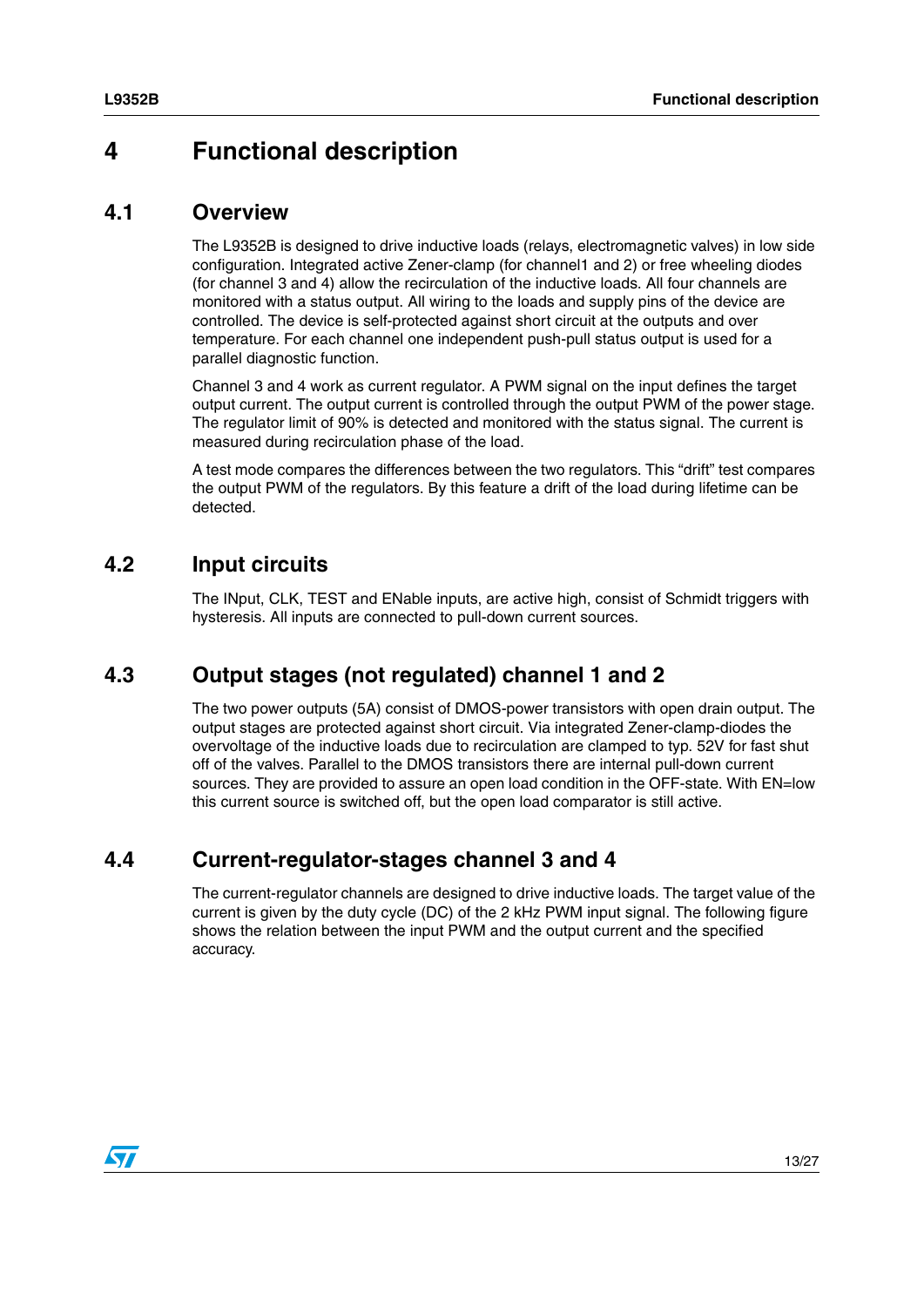<span id="page-13-0"></span>



The ON period of the input signal is measured with a 1MHz clock, synchronized with the external 250kHz clock. For requested precision of the output current the ratio between the frequencies of the input signal and the external 250kHz clock has to be fixed according to the graph shown in *[Figure 4](#page-13-1)*.

<span id="page-13-1"></span>



The theoretical error is zero for  $f_{CLK}$  /  $f_{IN}$  = 125.

If the period of the input signal is longer than 132 times the period of the clock the regulator is switched off. For a clock frequency lower than 100kHz the clock control will also disable the regulator. For high precision applications the clock frequency and the input frequency have to be correlated.

The output current is measured during the recirculation of the load. The current sense resistor is in series to the free wheeling diode. If this recirculation path is interrupted the regulator stops immediately and the status output remains low for the rest of the input cycle.

The output period is 64 times the clock period. With a clock frequency of 250kHz the output PWM frequency is 3.9kHz. The output PWM is synchronized with the first negative edge of the input signal. After that the output and the input are asynchronous. The first period is

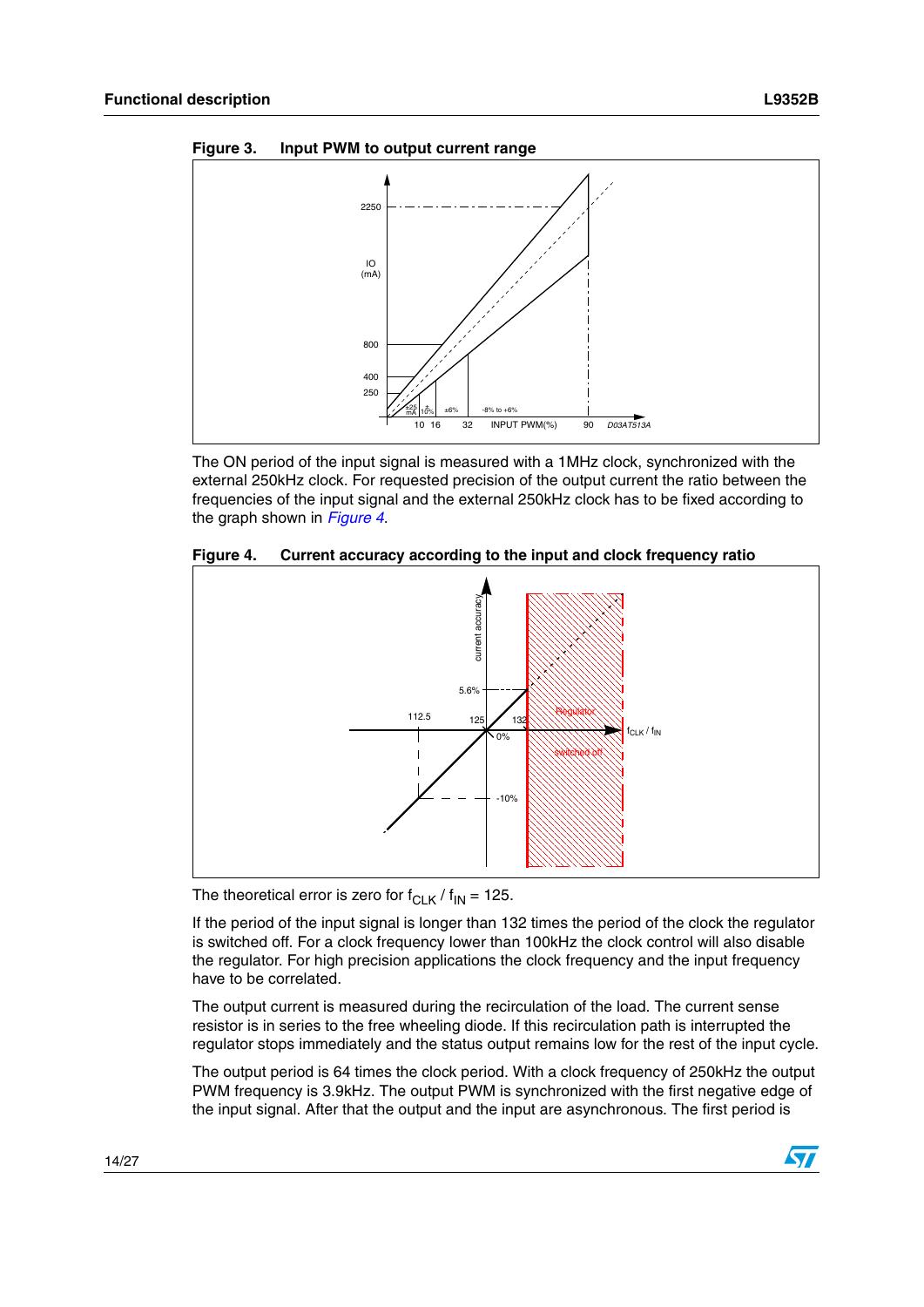used to measure the current. This means the first turn-on of the power is  $256\mu s$  after the first negative edge of the input signal.

As regulator a digital PI-regulator with the Transfer function for:

and KP: 0.96  $\frac{0.126}{z-1}$ 

for a sampling time of 256µs is realized.

To speed up the current settling time the regulator output is locked to 90% output PWM until the target current value is reached. This happens also when the target current value changes and the output PWM reaches 90% during the regulation. The status output gets low if the target current value is not reached within the regulation error delay time of  $t_{RE}$ =10ms.

## <span id="page-14-0"></span>**4.5 Protective circuits**

The outputs are protected against current overload, over temperature, and power-GND-loss. The external clock is monitored by a clock watchdog. This clock watchdog detects a minimal frequency  $f_{\text{Cl-K,min}}$  and wrong clock duty cycles. The allowed clock duty cycle range is 45% to 55%. The current-regulator stages are protected against recirculation errors, when D3 or D4 is not connected. All these error conditions shut off the power stage and invert the status output information.

## <span id="page-14-1"></span>**4.6 Error detection**

The status outputs indicate the switching state under normal conditions (status LOW  $=$  OFF; status HIGH = ON). If an error occurs, the logic level of the status output is inverted, as listed in the diagnostic table below. All external errors, for example open load, are filtered internally. The following table shows the detected errors, the filter times and the detection mode (on/off).

|                                        | <b>ON State</b><br>$EN 8IN = HIGH$ | <b>OFF State</b><br>$EN 8IN = LOW$ | <b>Filter time</b> | Reset done by                                                              |
|----------------------------------------|------------------------------------|------------------------------------|--------------------|----------------------------------------------------------------------------|
| Short circuit of the load              | X                                  |                                    | $t_{sf}$           | EN & $IN = "LOW"$<br>for $T_D$ or $T_{Dreq}$                               |
| Open load<br>(under voltage detection) |                                    | X                                  | $t_{\rm If}$       | timer $T_D$                                                                |
| Open load<br>(under current detection) | X                                  |                                    | $t_{sf}$           | timer $T_D$                                                                |
| Overtemperature                        | X                                  |                                    | $t_{sf}$           | $EN & IN = "LOW"$<br>for $T_D$ or $T_{Dreq}$                               |
| Power-GND-loss                         | X                                  | X                                  | $t_{\text{lf}}$    | in on: $EN & IN = "LOW"$<br>for $T_D$ or $T_{Dreq}$<br>in off: timer $T_D$ |
| Signal-GND-loss                        | X                                  | X                                  | $t_{\rm ff}$       | timer $T_{D}$                                                              |

<span id="page-14-2"></span>

| Table 7. |  | <b>Error detection</b> |
|----------|--|------------------------|
|----------|--|------------------------|

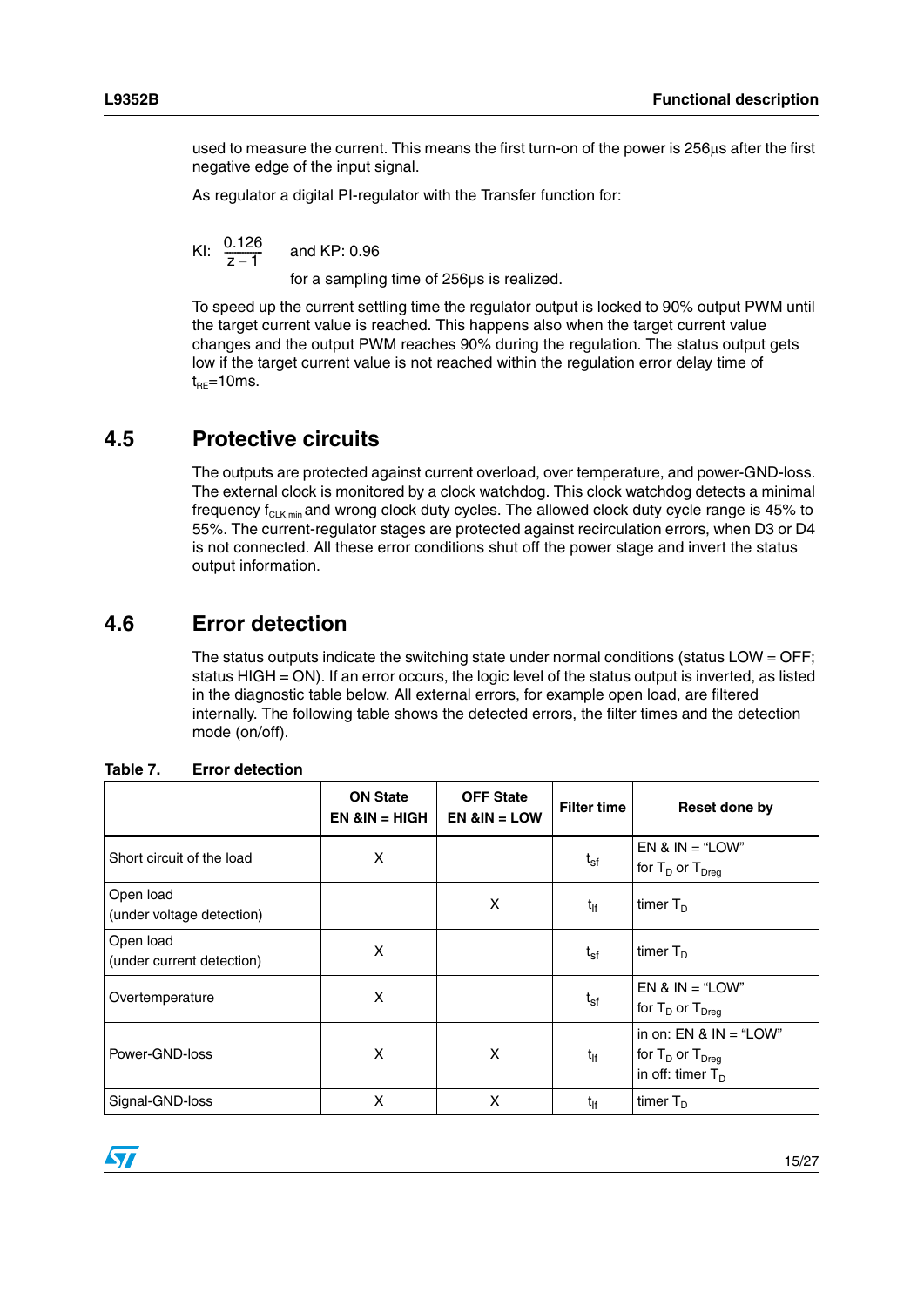|                             | <b>ON State</b><br>$EN & IN = HIGH$ | <b>OFF State</b><br>$EN 8IN = LOW$ | <b>Filter time</b> | Reset done by                                                                       |
|-----------------------------|-------------------------------------|------------------------------------|--------------------|-------------------------------------------------------------------------------------|
| Supply-VS-loss              | х                                   |                                    | $t_{\text{lf}}$    | timer $T_D$                                                                         |
| Clock control               | X                                   | X                                  | no                 | in on: $EN & IN = "LOW"$<br>for $T_D$ or $T_{Dreg}$<br>in off: timer $T_D$          |
| Output voltage clamp active | х<br>(regulated<br>channels)        |                                    | no                 | in on: $EN & IN = "LOW"$<br>for $T_D$ or $T_{Dreg}$<br>in off: timer T <sub>D</sub> |

**Table 7. Error detection (continued)**

EN&IN = low means that at least one between enable and input is low. For the inputs IN=low means also no input PWM. For the regulator input period longer than  $T<sub>Drea</sub>$  and for the standard channel input period longer than  $T_D$ .

A detected error is stored in an error register. The reset of this register is made with a timer  $T_D$ . With this approach all errors are present at the status output at least for the time  $T_D$ .

All protection functions like short circuit of the output, over temperature, clock failure or power-GND-loss in ON condition are stored into an internal "fail" register. The output is then shut off. The register must be reset with a low signal at the input. A "low signal" means that the input is low for a time longer than  $T_D$  or  $T_{DReg}$  for the related channel, otherwise it is interpreted as a PWM input signal and the register is left in set mode.

Signal-GND-loss and VS-loss are detected in the active on mode, but they do not set the fail register. This type of error is only delayed with the standard timer  $t_{\text{lf}}$  function.

Open load is detected for all four channels in on- and off-state.

Open load in off condition detects the voltage on the output pin. If this voltage is below 0.33  $*$  VS the error register is set and delayed with  $T_D$ . A sink current stage pull the output down to ground, with EN high. With EN low the output is floating in case of openload and the detection is not assured. In the ON state the load current is monitored by the non-regulated channels. If it drops below the specified threshold value  $I_{QU}$  an open load is detected and the error register is set and delayed with  $T_D$ . A regulated channel detects the open load in the on state with the current regulator error detection. If the output PWM reaches 90% for a time longer than t<sub>RF</sub> than an error occurs. This could happen when no load is connected, the resistivity of the load is too high or the supply voltage too low.

A clock failure (clock loss) is detected when the frequency becomes lower than  $f_{\text{CLK,min}}$ . All status outputs are set on error and all power outputs are shut off. The status signals remain in their state until the clock signal is present again. A clock failure during power on of  $V_{CC}$  is detected only on the regulated channels. The status outputs of the channel 1 and 2 are low in this case.



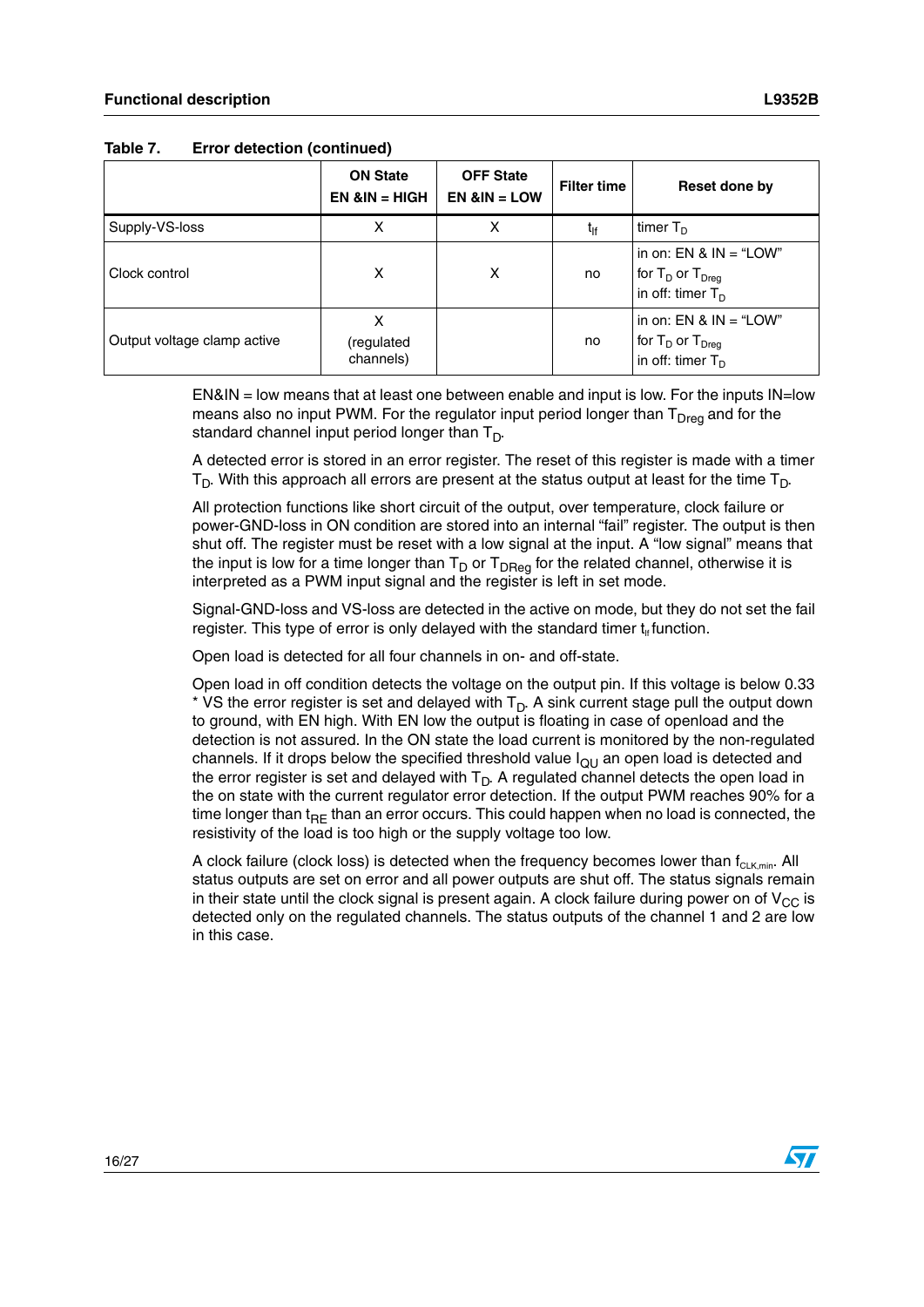## <span id="page-16-0"></span>**4.7 Drift detection (regulated channels only)**

The drift detection is used to compare the two regulated channels during regulation. This "Drift" test compares the output PWM of the regulators. The resistivity of the load influences the output PWM. The approximated formula for the output current below shows the dependency of the load resistor to the output PWM. In this formula the energy reduction during the recirculation is not taken into account. The real output PWM is higher. The testmode is enabled with IN, EN and TEST high. With an identical 2kHz PWM-Signal connected to the IN-inputs the output PWM must be in a range of  $\pm$ 14.3%. If the difference between the two on-times is more than  $\pm 14.3\%$  of the expected value an error is detected and monitored by the status outputs, in the same way as described above, but a drift error will not be registered and also not delayed with  $T_D$  as other errors.

$$
IOUT = \frac{VBAT}{RL + RON} \cdot PWM
$$

Drift Definition:

 $Drift = PWM(1+E) - PWM (1-E) = 2PWM E$ Drift  $*$  4  $<$  PWM  $(1+E)$ with  $E > 14.3\%$  a drift is detected

E.. not correlated Error of the channels

%PWM ... Corresponding ideal output PWM to a given input PWM

A 7bit output-PWM-register is used for the comparison. The register with the lower value is subtracted from the higher one. This result is multiplied by four and compared with the higher value.

### <span id="page-16-1"></span>**4.8 Other test modes**

The test pin is also used to test the regulated channels in the production. With a special sequence on this pin the power stages of the regulated channels can be controlled direct from the input. No status feedback of the regulated channels is given. The status output is clocked by the regulator logic. The output sequence is a indication of a proper logic functionality. The following table shows the functionality of this special test mode.

| EN | ΙN | <b>TEST</b> | <b>OUT</b> | <b>STATUS</b> | <b>Note</b>          |
|----|----|-------------|------------|---------------|----------------------|
|    | X  | x           | X          | x             | disable test mode    |
|    |    |             | on.        |               | Drift mode           |
| 0  | X  | ப           | off        | test pattern  | test condition one   |
| 0  | x  | பட          | off        | test pattern  | test condition two   |
| 0  | x  | ⊥⊓∟⊓∟       | off        | test pattern  | test condition three |
| 0  | 0  | лллл        | off        | test pattern  | test condition four  |
| 0  |    | ллл         | on.        | test pattern  | test condition four  |

<span id="page-16-2"></span>Table 8. **Special test mode functionality** 

For more details about the test condition four see timing diagram.

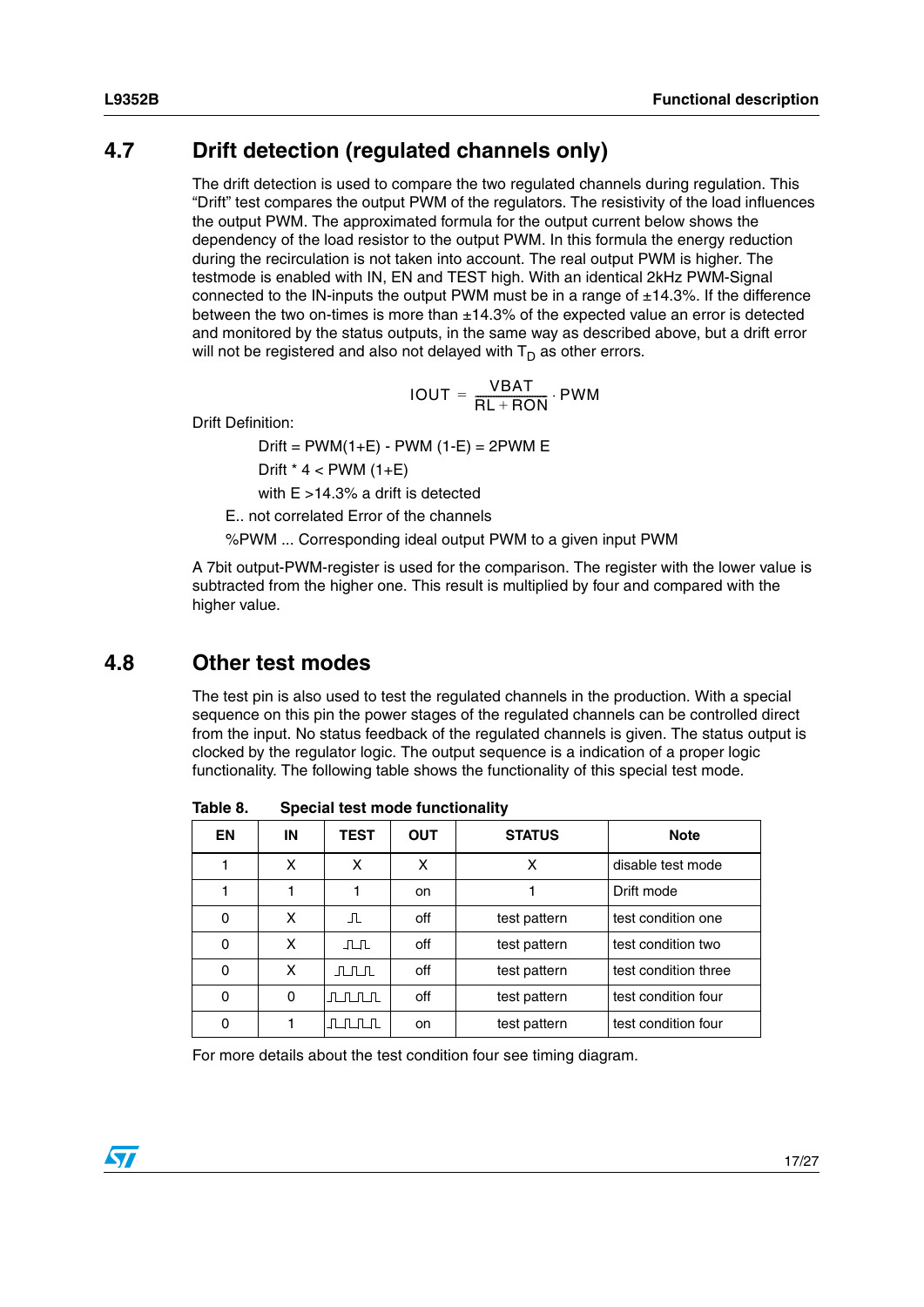# <span id="page-17-0"></span>**4.9 Diagnostic**

The status follows the input signal in normal operating conditions. If any error is detected the status is inverted.

<span id="page-17-1"></span>

| <b>Operating condition</b>                | <b>Test</b><br>input<br><b>TEST</b> | <b>Enable</b><br>input<br><b>ENA</b> | <b>Control input</b><br>non-reg./reg. IN | <b>Power</b><br>output/current<br>reg. Q | <b>Status</b><br>output<br><b>ST</b> |
|-------------------------------------------|-------------------------------------|--------------------------------------|------------------------------------------|------------------------------------------|--------------------------------------|
|                                           | L                                   | L                                    | L                                        | <b>OFF</b>                               | L                                    |
| Normal function                           | L                                   | L                                    | H/PWM                                    | <b>OFF</b>                               | L                                    |
|                                           | L                                   | H                                    | L                                        | <b>OFF</b>                               | L                                    |
|                                           | L                                   | H                                    | H/PWM                                    | <b>ON</b>                                | H                                    |
|                                           | L                                   | L                                    | L                                        | <b>OFF</b>                               | X                                    |
| Open load or short to ground              | L                                   | L                                    | H/PWM                                    | <b>OFF</b>                               | X                                    |
|                                           | L                                   | H                                    | L                                        | <b>OFF</b>                               | H                                    |
|                                           | L                                   | H                                    | H/PWM                                    | ON                                       | L                                    |
| Overload or short to supply               | L                                   | H                                    | H/PWM                                    | <b>OFF</b>                               | L                                    |
| Latched overload                          | L                                   | H                                    | H/PWM                                    | <b>OFF</b>                               |                                      |
| Reset latch                               | L                                   | $H \rightarrow L$                    | X                                        | <b>OFF</b>                               |                                      |
| Reset latch                               | L                                   | H                                    | $H/PWM \rightarrow L$                    | <b>OFF</b>                               | L                                    |
| Overtemperature                           | L                                   | H                                    | H/PWM                                    | <b>OFF</b>                               | L                                    |
| Latched overtemperature                   | L                                   | H                                    | H/PWM                                    | <b>OFF</b>                               |                                      |
| Reset latch                               | L                                   | $H \rightarrow L$                    | X                                        | <b>OFF</b>                               |                                      |
| Reset latch                               | L                                   | H                                    | $H/PWM \rightarrow L$                    | <b>OFF</b>                               | L                                    |
| Recirculation error (reg.chn.)            | L                                   | H                                    | <b>PWM</b>                               | <b>OFF</b>                               | L                                    |
| Latched error                             | L                                   | H                                    | <b>PWM</b>                               | <b>OFF</b>                               |                                      |
| Reset latch                               | L                                   | $H \rightarrow L$                    | X                                        | <b>OFF</b>                               |                                      |
| Reset latch                               | L                                   | Н                                    | $PWM \rightarrow L$                      | <b>OFF</b>                               | L                                    |
|                                           | L                                   | L                                    | $\mathbf{L}$                             | <b>OFF</b>                               | H                                    |
| Clock failure (clock loss) <sup>(1)</sup> | L                                   | L                                    | H/PWM                                    | <b>OFF</b>                               | H                                    |
|                                           | L                                   | Н                                    | L                                        | <b>OFF</b>                               | H                                    |
|                                           | L                                   | Н                                    | H/PWM                                    | <b>OFF</b>                               | L                                    |
| Drift <sup>(2)</sup>                      | H                                   | L                                    | L                                        | <b>OFF</b>                               | X                                    |
|                                           | H                                   | L                                    | H/PWM                                    | <b>OFF</b>                               | X                                    |
| Failure                                   | H                                   | Н                                    | H/PWM                                    | ON                                       | L                                    |
| No failure                                | H                                   | Н                                    | H/PWM                                    | ON                                       | H                                    |

1. during power on sequence only detected on channel 3 and 4 (see description).

2. This input combination is also used for an internal chip-test and must not be used.

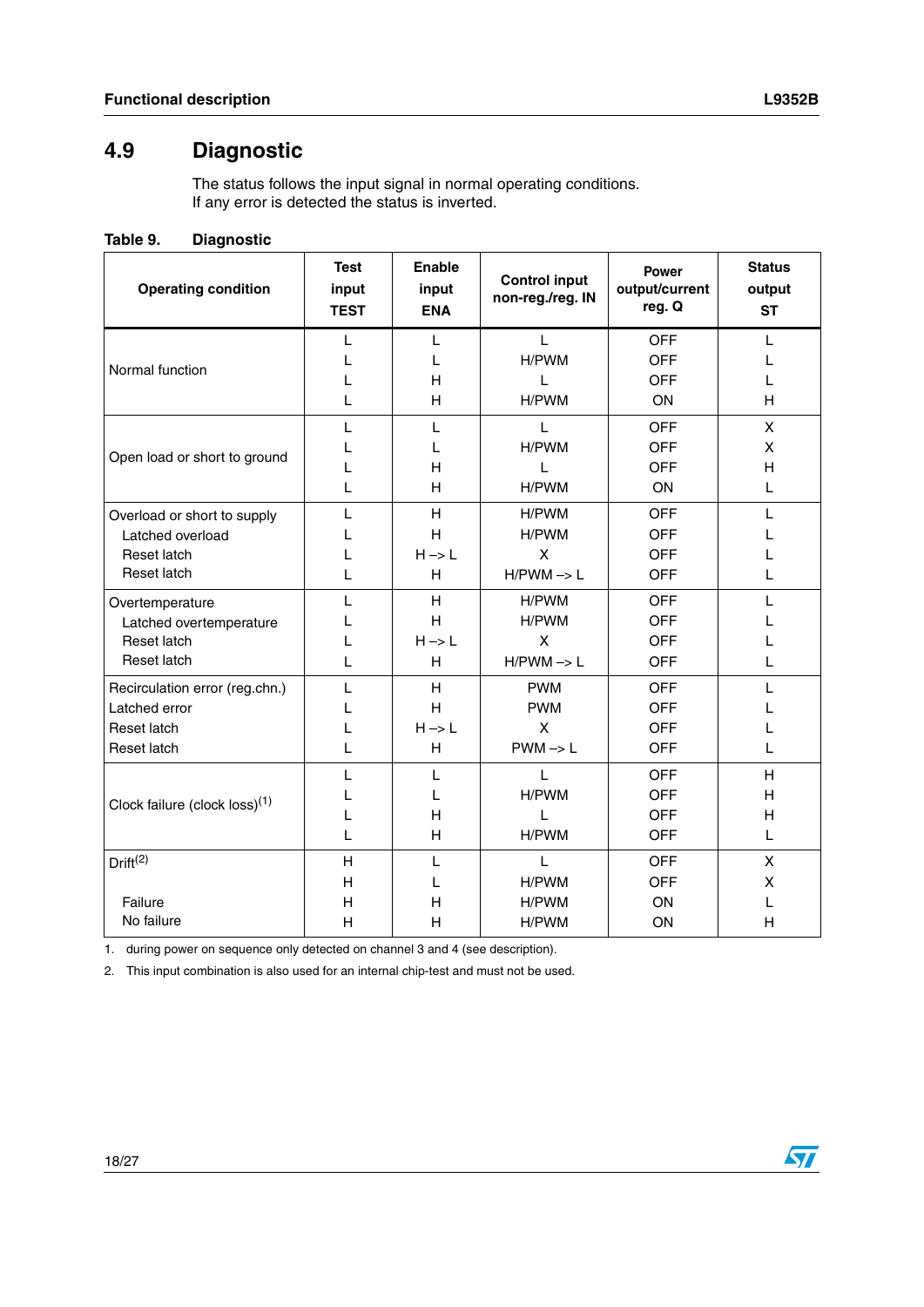# <span id="page-18-0"></span>**5 Timing diagrams**

# <span id="page-18-1"></span>**5.1 Non regulated channels**



<span id="page-18-3"></span>

<span id="page-18-2"></span>

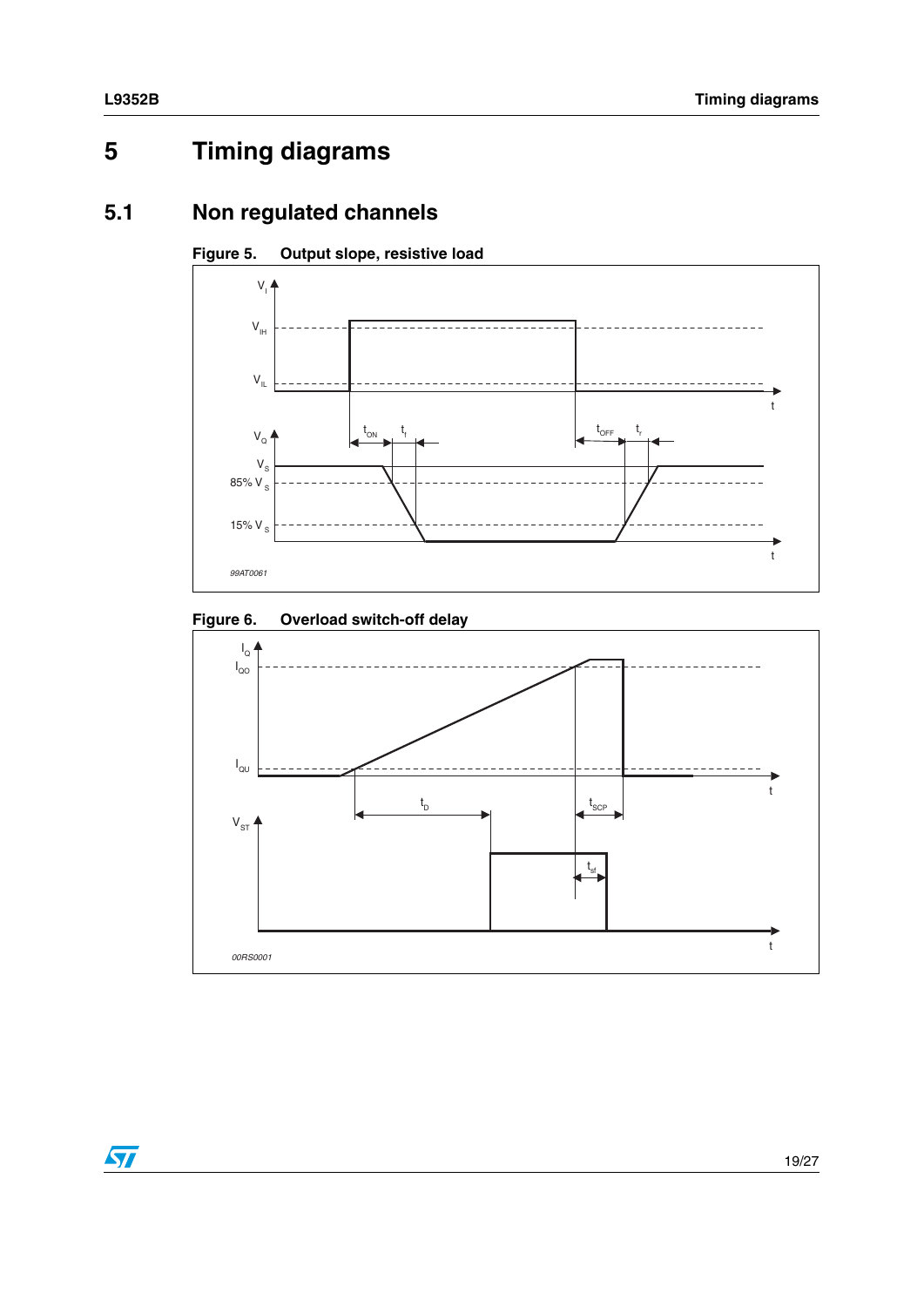

<span id="page-19-0"></span>**Figure 7. Normal condition, resistive load, pulsed input signal**

<span id="page-19-1"></span>



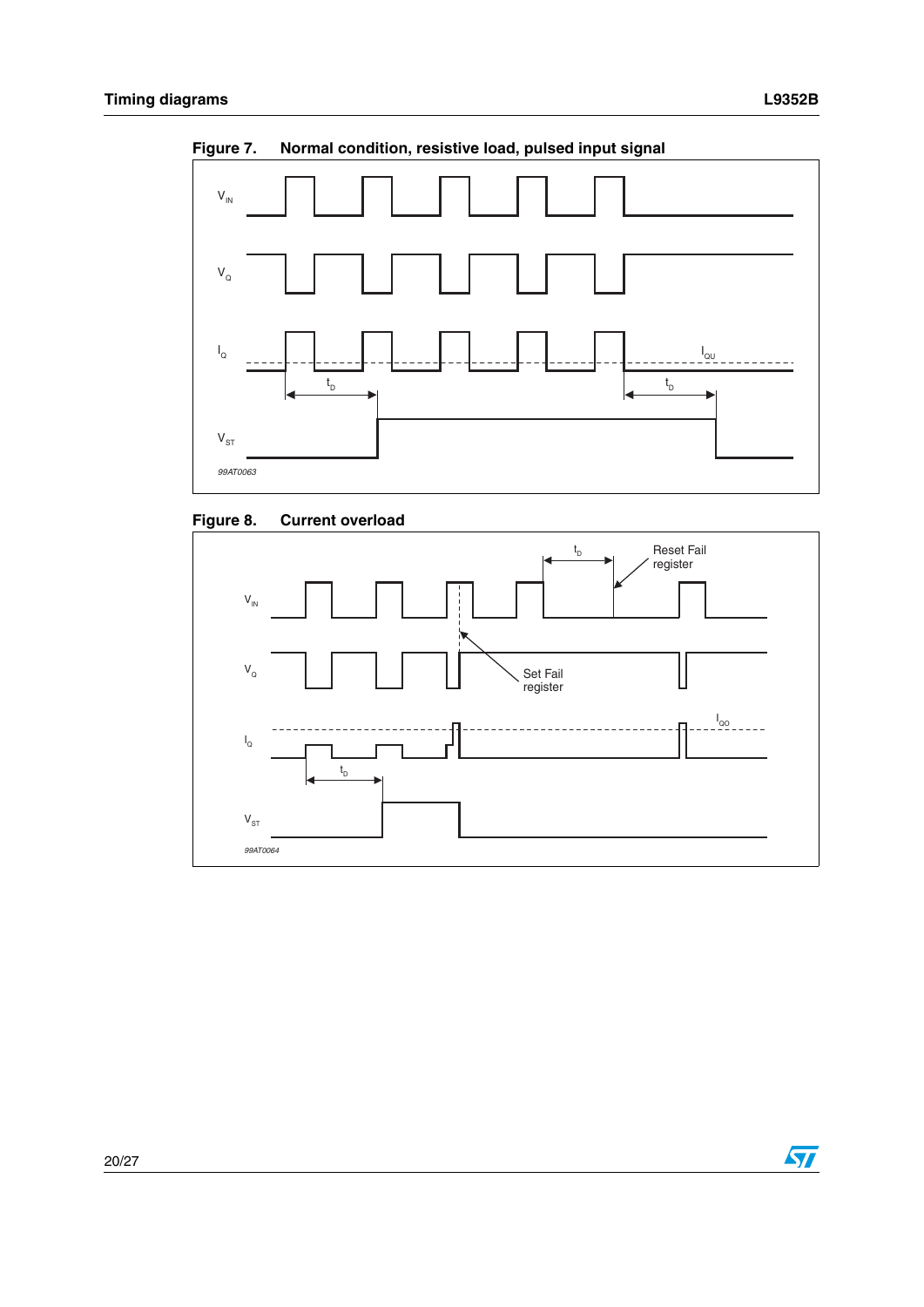

<span id="page-20-0"></span>**Figure 9. Diagnostic status output at different open load current conditions**

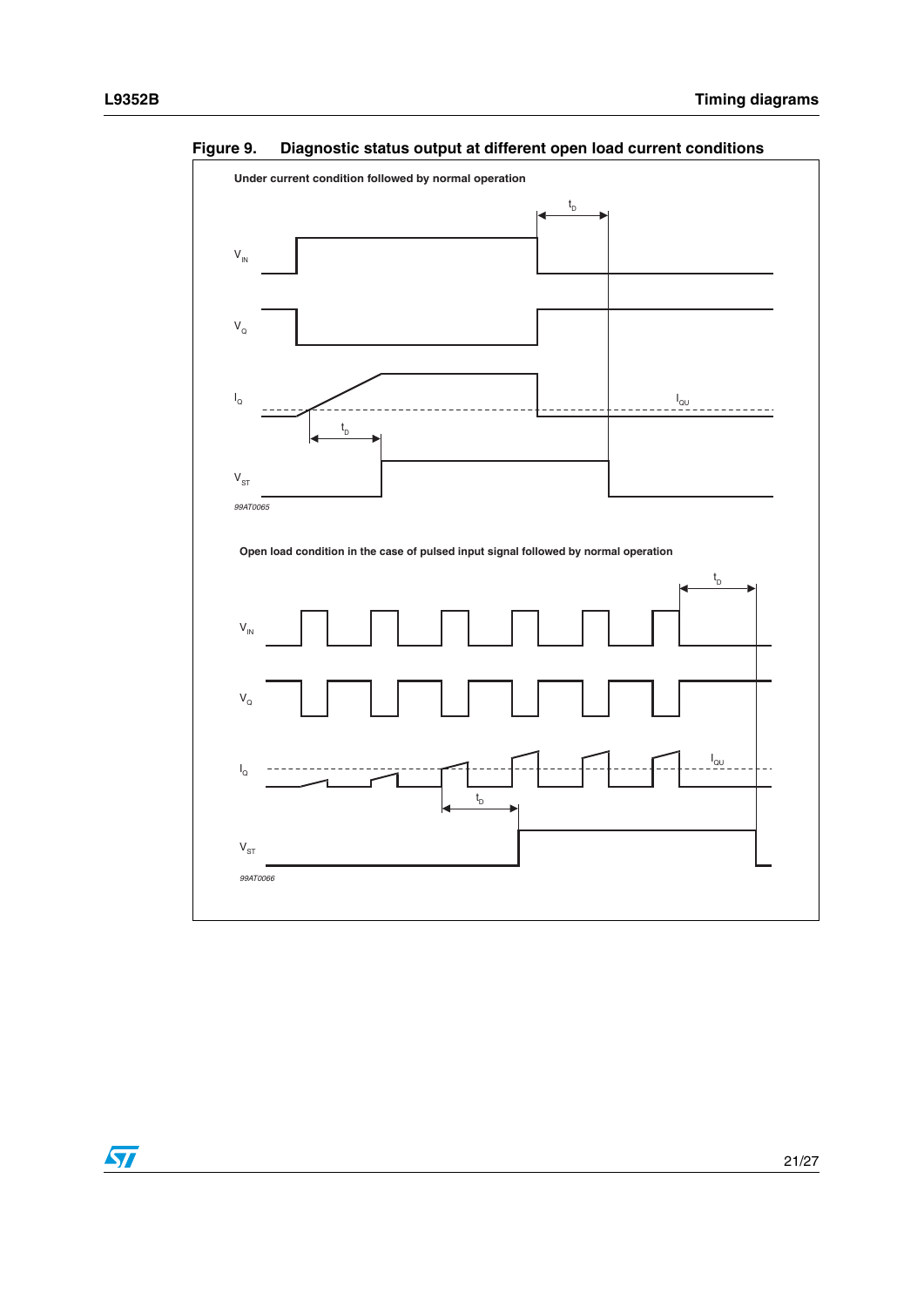

<span id="page-21-1"></span>**Figure 10. Pulsed open load conditions (regulated and non-regulated channels)**

# <span id="page-21-0"></span>**5.2 Regulated channels (timing diagrams of diagnostic with 2kHz PWM input signal)**

<span id="page-21-2"></span>



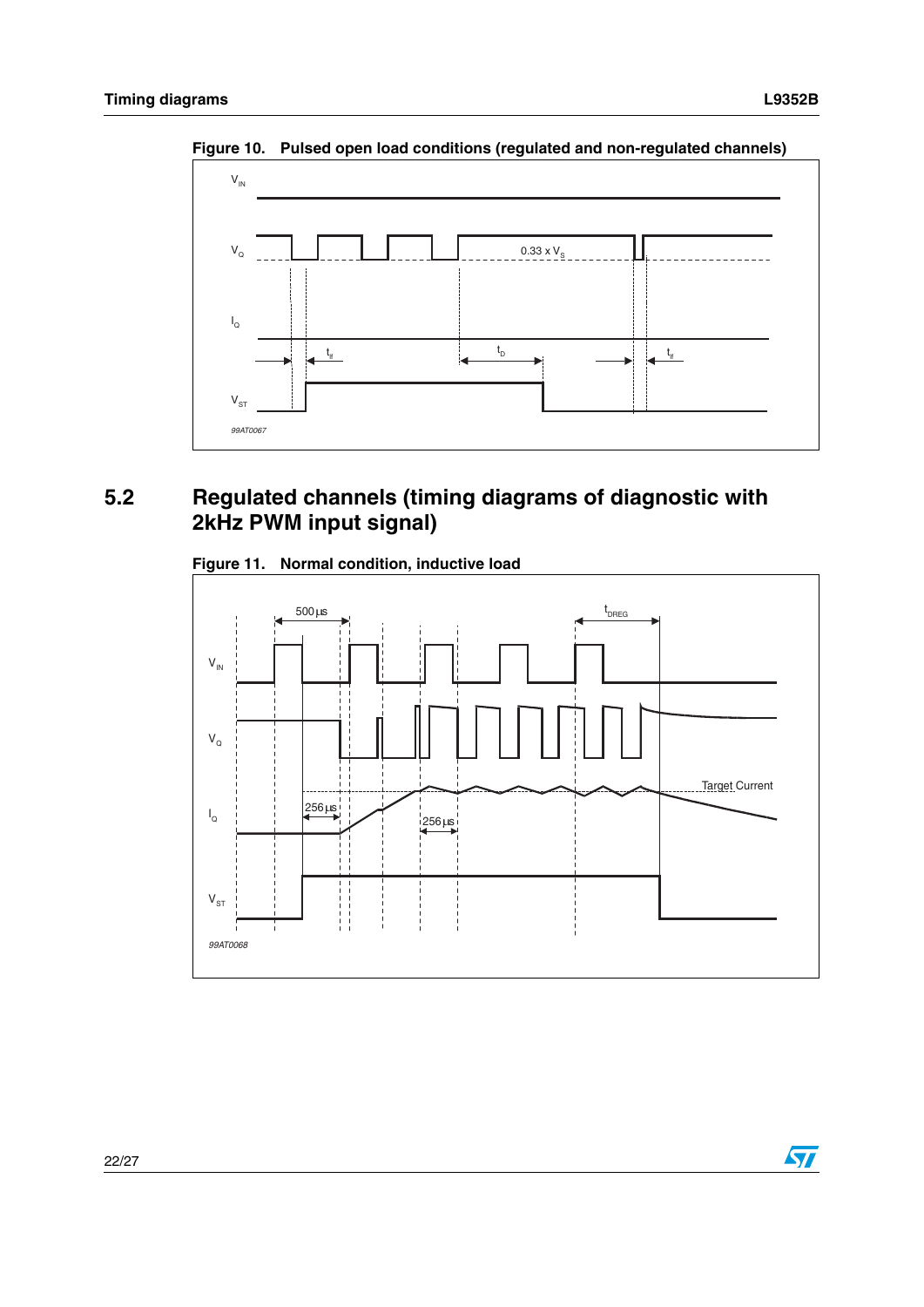

<span id="page-22-0"></span>**Figure 12. Current overload**

<span id="page-22-1"></span>



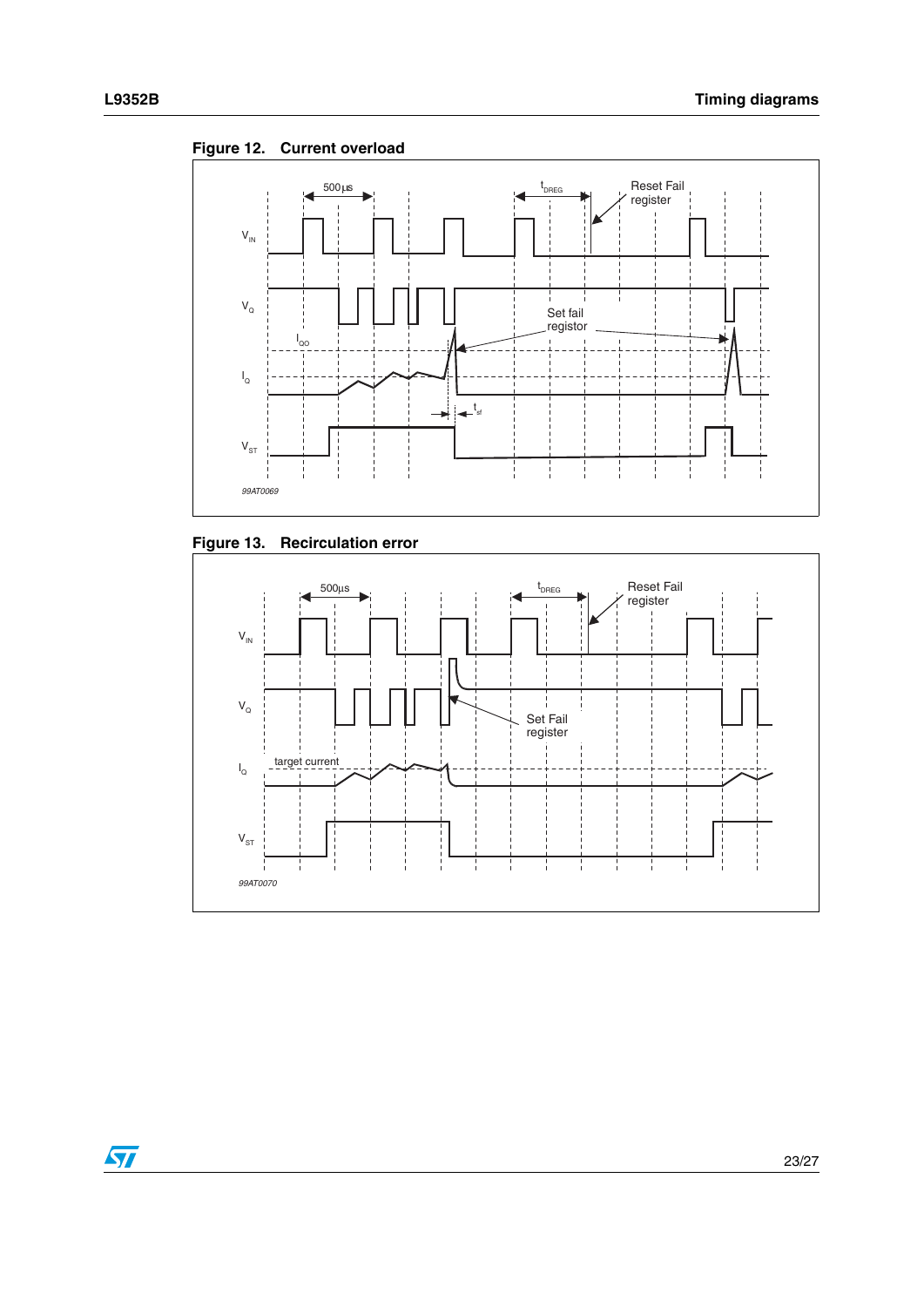$\sqrt{2}$ 



<span id="page-23-0"></span>**Figure 14. Current regulation error (e.g. as a result of voltage reduction)**

<span id="page-23-1"></span>**Figure 15. Over temperature**



#### <span id="page-23-2"></span>**Figure 16. Test mode 4**

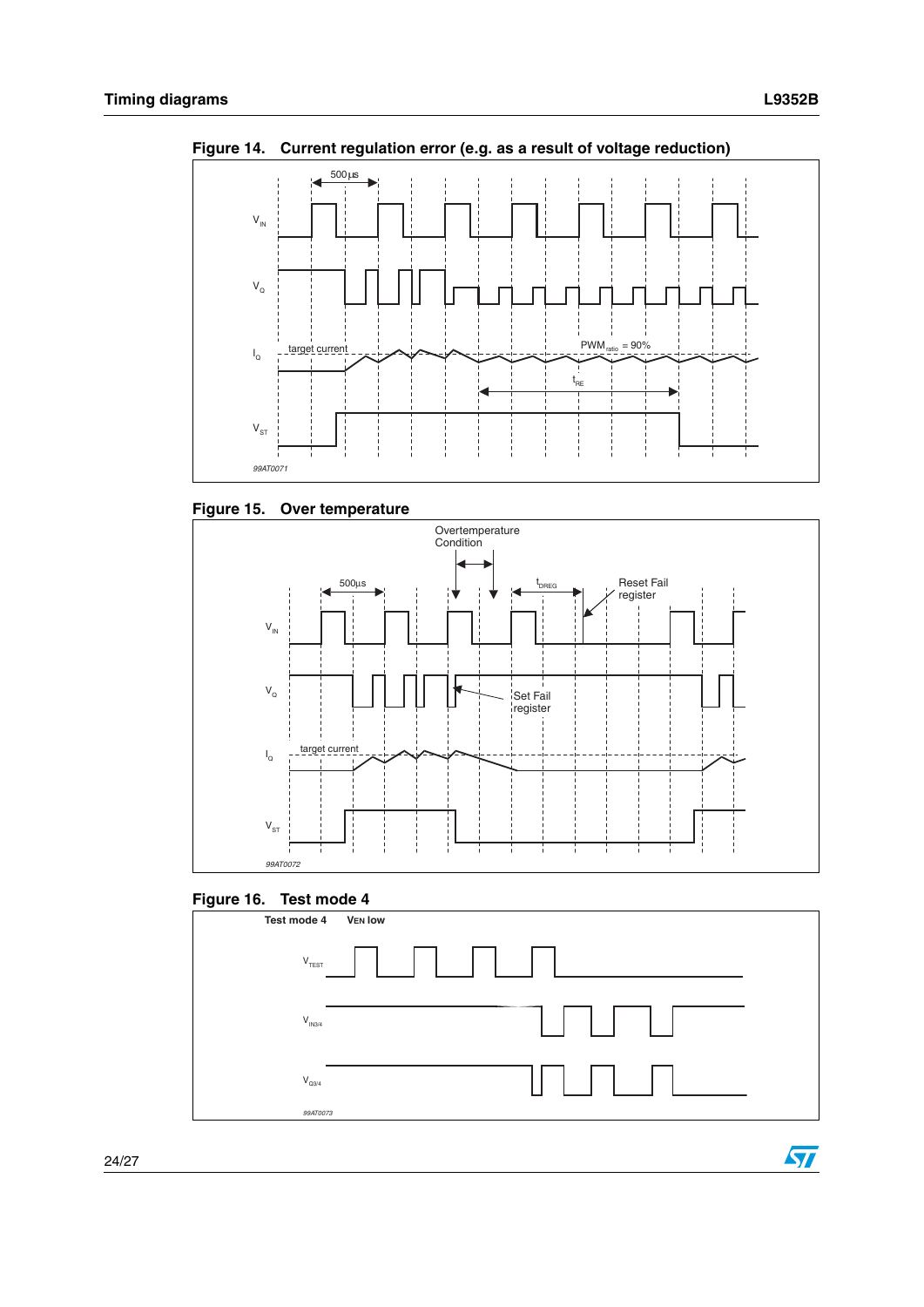# <span id="page-24-1"></span>**6 Package information**

<span id="page-24-0"></span>In order to meet environmental requirements, ST (also) offers these devices in  $ECOPACK^{\circledcirc}$ packages. ECOPACK® packages are lead-free. The category of second Level Interconnect is marked on the package and on the inner box label, in compliance with JEDEC Standard JESD97. The maximum ratings related to soldering conditions are also marked on the inner box label.

ECOPACK is an ST trademark. ECOPACK specifications are available at: www.st.com.



<span id="page-24-2"></span>**Figure 17. PowerSO-36 mechanical data and package dimensions**

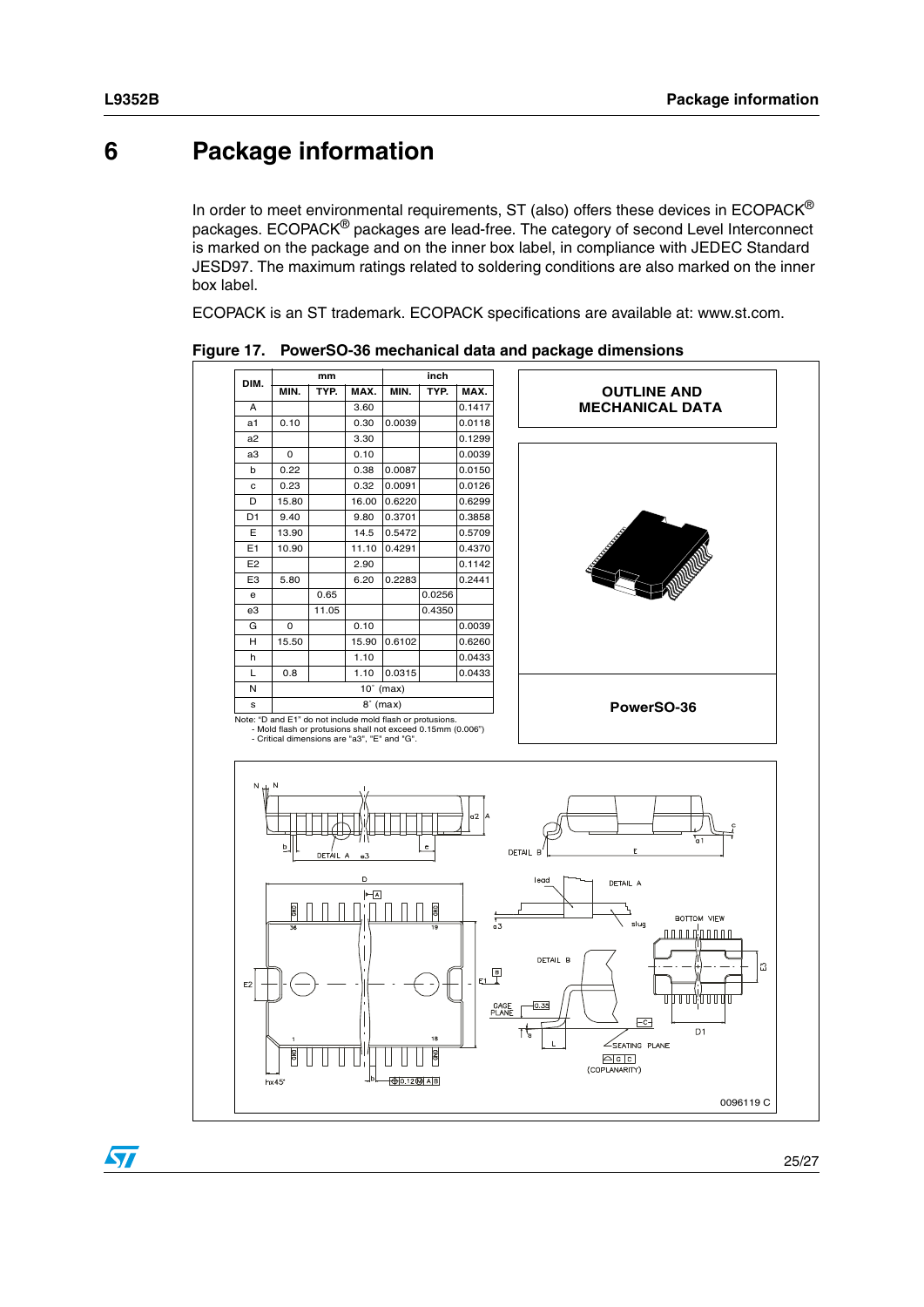# <span id="page-25-0"></span>**7 Revision history**

#### <span id="page-25-1"></span>Table 10. **Document revision history**

|                  | <b>Date</b> | <b>Revision</b> | <b>Changes</b>                                                               |
|------------------|-------------|-----------------|------------------------------------------------------------------------------|
| 20-Feb-2004<br>5 |             |                 | Initial release.                                                             |
|                  | 05-Sep-2008 | 6               | Document reformatted.<br>Updated the order codes in Table 1: Device summary. |
|                  | 17-Sep-2013 |                 | <b>Updated Disclaimer</b>                                                    |